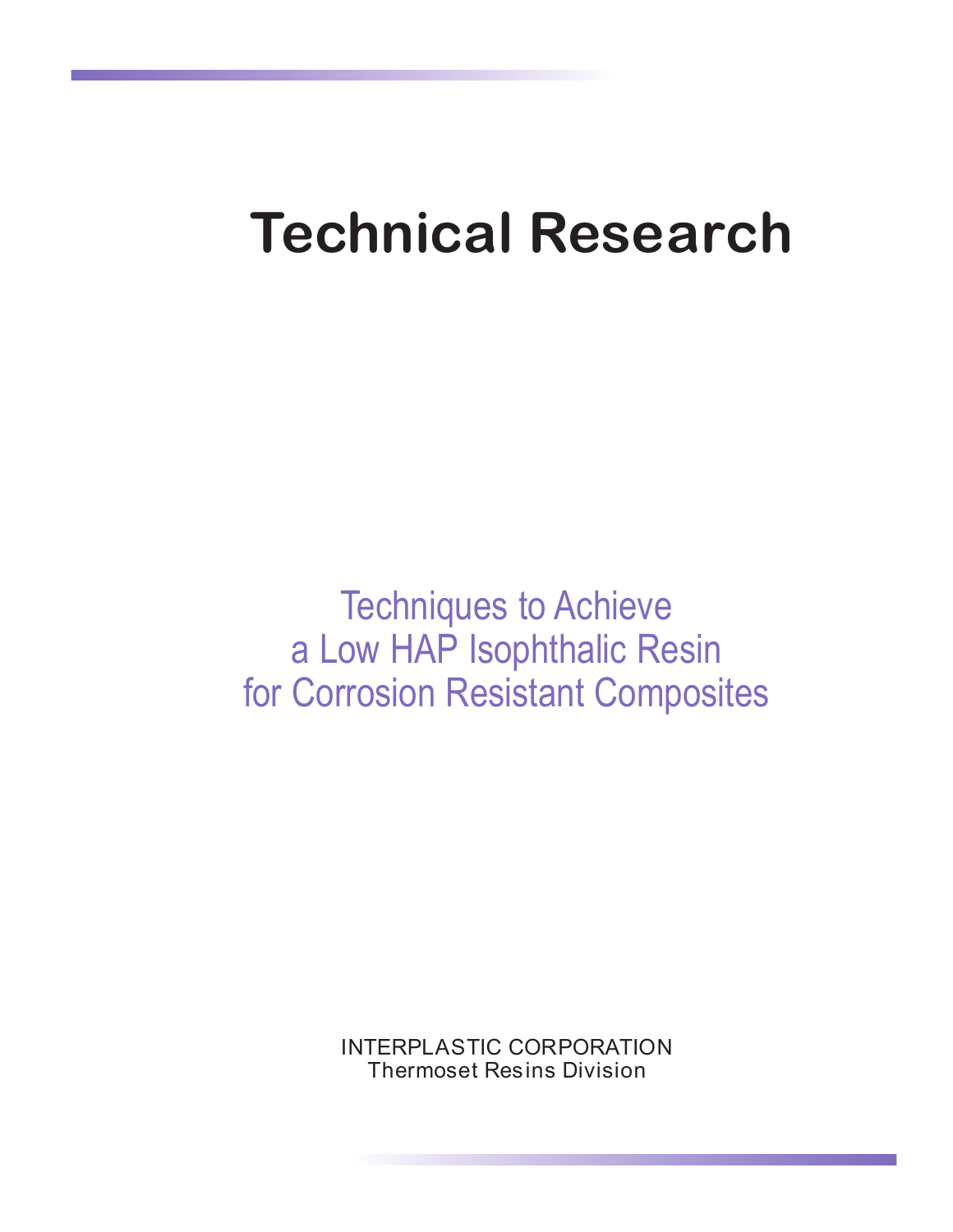#### ABSTRACT

The EPA regulations relating to Hazardous Air Pollutants (HAP) accelerated the shift to lower HAP levels in polymers intended for unsaturated polyester resins. Styrene and methylmethacrylate are the two chemicals identified as HAPs used in unsaturated polyester resin solutions.

The regulations affect a majority of the manufacturing methods used by fiberglass fabricators. Those affected by the basic EPA categories of manufacturing are spray-up, hand lay-up, and filament winding. The levels of allowable HAPs for each process, based on the EPA regulations, are 46.2%, 40%, and 42% respectively. This is a dramatic change from the corrosion resistant isophthalic resins used for the past 30 years that contained 46% to 50% HAP, typically styrene monomer.

This paper presents a comparison of polymers that contain less than 38% HAP to the industry standard of a 1:1 isophthalic-maleic all propylene glycol polymer. The comparison references corrosion testing accomplished according to ASTM C581, water absorption at various temperatures, as well as the liquid and physical properties of these polymers.

#### **INTRODUCTION**

The composites industry has over 40 years of historical data on the performance of unsaturated thermoset isophthalic polyester resins in corrosion applications. Amoco Chemicals (now BP Chemicals), a major supplier of isophthalic acid and terephthalic acid to the unsaturated polyester resin market, has done extensive corrosion studies on isophthalic polymers to show their capabilities. Over the past 30 years, every unsaturated polyester resin manufacturer has collected case histories on the performance of their polymers. Manufacturers of corrosion resistant composites also have performance data and case histories on the corrosion resistant products they have made.

The federal government has developed regulations to address the emissions of HAPs based on the 1997 changes to the EPA's 1990 Clean Air Act. Styrene and methyl methacrylate were identified as HAPs in the 1997 revisions to the Clean Air Act and these are the two HAPs used in the unsaturated polyester resins. The simplest view of the regulations is to address the allowable levels of HAPs based on the method of use, which include: atomized spray-up, non-atomized spray-up, hand lay-up, filament winding and centrifugal casting. The regulation breaks the processes down further, into corrosion or noncorrosion applications. A 75% reduction in emissions, based on a resin containing 45% HAP, is required to meet the EPA point value of 190 as determined by the EPA model for emissions on a corrosion resin that is mechanically applied with an atomized or non-atomized method. The reduction in emissions used in this calculation was determined by the Composite Fabricators Association (CFA) *Vapor Suppressant Effectiveness Test Protocol.* We determined that the most stringent requirements in the proposed regulation is a maximum of 40% HAP for corrosion resins and then designed our products to meet them.

There are three methods of achieving a maximum content of 38% HAP. One of the methods is to keep the amount of unsaturated polymer the same and replace a portion of the HAP with a non-HAP compound. These compounds should also reduce the viscosity of the resin solution like styrene does. There are many diluents that can be used, ranging from ones that crosslink with the styrene and unsaturated polyester backbone, to non-reactive diluents that act as a plasticizer. Many chemicals can be used and we examined three: a reactive diluent that has aromatic and nonpolar qualities like styrene; an acrylated reactive diluent with aliphatic and polar characteristics; and a nonreactive diluent with aromatic and non-polar qualities like styrene.

The second method to reduce the total VOC and HAP content is to increase the polymer/solids portion of the resin solution. This was achieved by manufacturing a lower molecular weight, unsaturated isophthalic polyester polymer. Lower molecular weight polymers have been created for industries, such as the marine, that use unsaturated polyester resins. It was found, however, that lower molecular weight polymers decreased the performance of the finished composites.

The third method to reduce HAP content is to suppress the emissions of HAPs by adding a compound, such as a wax, that forms a film on the surface of the part exposed to air during cure. This prevents HAPs from escaping into the atmosphere.

These three methods allow composite manufacturers to comply with the proposed regulations; however they do not address the impact on the field performance. This work explores the affect on the corrosion resistance and addresses some of the other issues created by this method.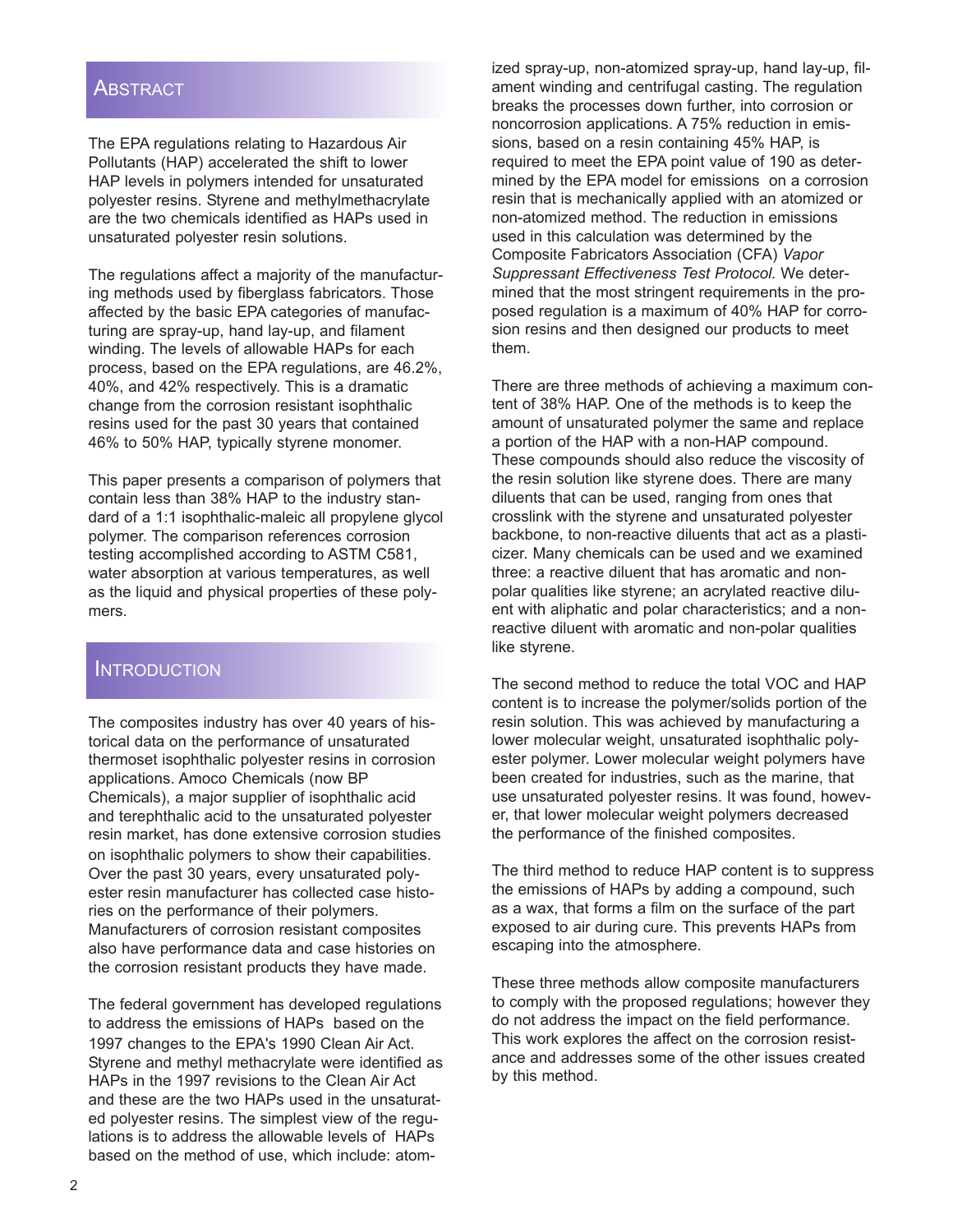#### **EXPERIMENTAL**

The six resins tested were:

*Resin A:* A typical isophthalic corrosion resin, made from a 1:1 maleic anhydride/isophthalic acid and all-propylene glycol. It is a standard, polyester, corrosion resin commonly used by the composites industry. This polymer was prepared in two stages and the final stage was processed to an acid number of less than 15 and an average molecular weight of greater than 1900. The final version of the resin used in this study was a mixture of 45% styrene monomer and 55% polymer solids.

*Resin B:* This polymer is the same as Resin A. However, it contains approximately 55% of the isophthalic polymer, approximately 37.5% styrene and 7.5% of a reactive non-HAP diluent. This non-HAP diluent is a nonpolar organic compound with an aromatic ring structure and ethylenic sites for crosslinking.

*Resin C:* This polymer is the same as Resin A. However, it contains approximately 55% of the isophthalic polymer, approximately 37.5% styrene and 7.5% of a reactive non-HAP diluent. This non-HAP diluent is a polar organic compound with an aliphatic structure and acrylic crosslinking sites.

*Resin D:* This polymer is the same as Resin A. However, it contains approximately 53.5% of the isophthalic polymer, approximately 37.5% styrene and 9.0% of a nonreactive non-HAP diluent. This non-HAP diluent is a nonpolar organic compound with an aromatic ring structure.

*Resin E:* This low molecular weight, isophthalic polymer is specially designed to give better corrosion resistance compared to a lower molecular weight version of the polymer in Resin A. It had a Mn molecular weight of less than 1600. When diluted to 62% solids with 38% styrene, it had a slightly higher viscosity compared to Resin A at 45% solids. Thirty eight percent styrene content was chosen based on the EPA regulations.

*Resin F:* This resin is an isophthalic unsaturated polyester resin sold in Europe. It consists of an unsaturated isophthalic polyester resin with a Mn molecular weight of less than 1750, 44.7% styrene, and a high level of a wax additive to suppress styrene emissions.

The static flexural and tensile physical properties of clear castings of the resins were tested according to ASTM D790 and ASTM D638 on an Instron Model 4505 Universal Tester. Hardness was

measured with a Barber Coleman GYZJ 934-1 Barcol impresser gauge according to ASTM D2583.

The coupons were constructed according to ASTM C581 using a synthetic veil and 1.5 ounce chopped strand fiberglass mat. The coupons were immersed in 25% sulfuric acid, 15% hydrochloric acid, 5% nitric acid, 25% acetic acid, 5% sodium hydroxide solutions, and demineralized water at 160°F (71.1°C). The coupons were removed from the various corrosive media at one, three, six and 12 months. The flexural strength, flexural modulus, thickness, and weight were recorded for the coupons at each time interval.

Static flexural physical properties of the ASTM C581 coupons were tested according to ASTM D790 on an Instron Model 4505 Universal Tester. The thickness of the coupons was measured on three corners, at an equal distance from the two edges, with a Starrett micrometer No. 216. The coupons' weights were measured with a Mettler PE1600 scale with an accuracy of 0.02 grams.

## **RESULTS & DISCUSSION**

Table 1 shows the physical properties of the castings made from the six resins.

Resins A and B had similar physical properties. They were made with nonpolar reactive diluents that are aromatic in structure.

Resin C shows a loss in heat distortion and moduli. It contains a polar reactive diluent. It is evident by the lower heat distortion, that a polar reactive diluent does not yield as high of a crosslink density as the aromatic reactive diluents.

Resin D had a higher elongation, lower heat distortion and lower moduli values than Resin A. This aromatic, nonreactive diluent appears to act like a plasticizer, making the casting more flexible like a thermoplastic system.

Resin E was specially designed to have good strengths and moduli with an acceptable elongation, while having a lower heat distortion temperature than Resin A.

Finally, Resin F had much poorer clear casting properties than the other resins in this study. Even though the casting properties are dramatically lower then the other resins, the physical properties in the ASTM C581 coupons were comparable. The data is shown in shown in Table 2. The low casting physical properties are not typical for this polymer; they are more typically seen in low molecular weight polymers. The high level of vapor suppressant may be causing the decrease in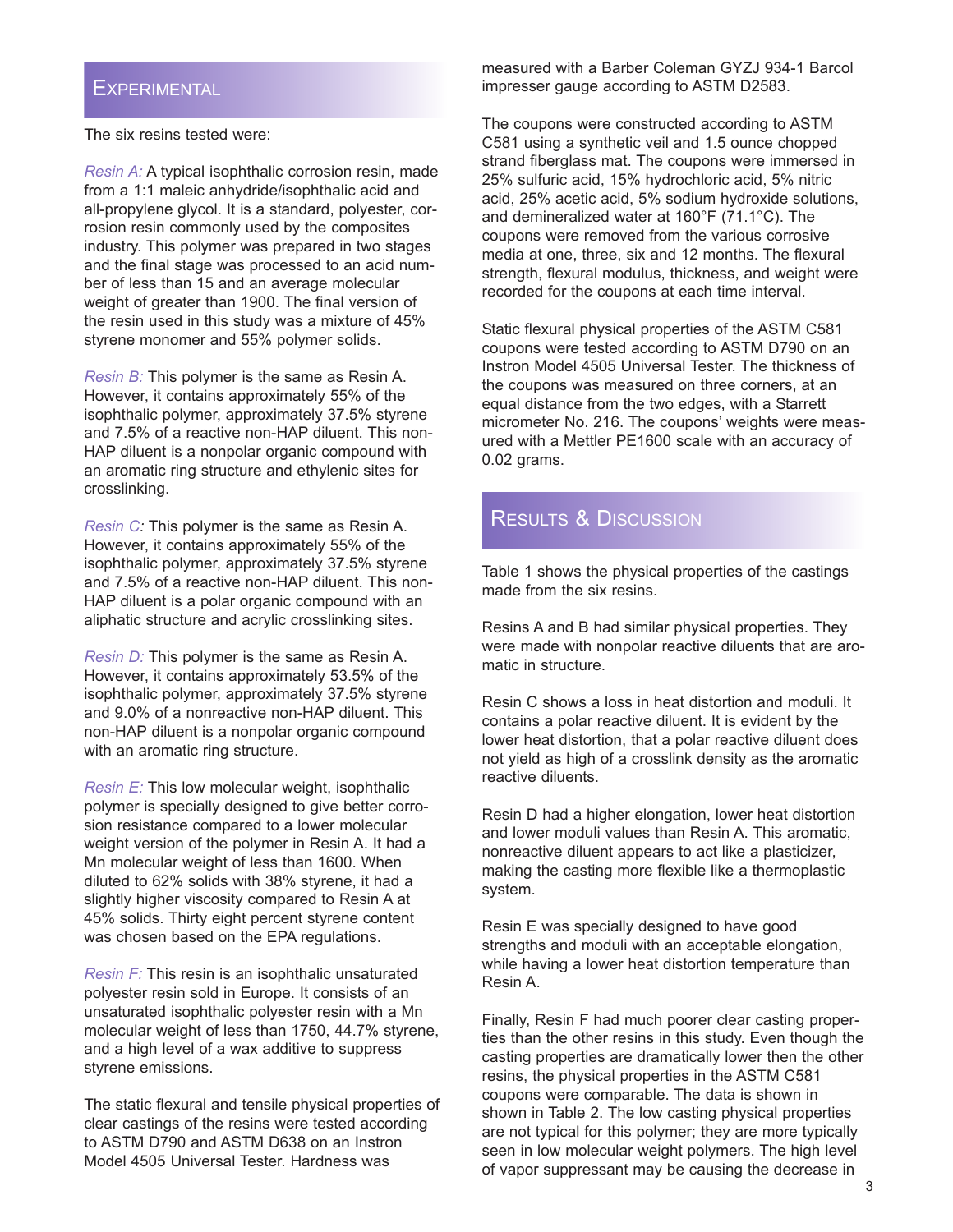properties in the casting and it shows little to no affect in the reinforced coupons.

The liquid and HAP contents of the resins are listed in Table 3. Resins B, C, and D had significantly lower thixotropic indices than Resin A. However, with a higher level of the non-HAP diluent, these resins could be adjusted to comparable viscosities and thixotropic indices. The HAP content in Resins B, C, D, and E are all less than 35%.

Resin F has a vapor suppression factor of 77%, which lowers the HAP emissions so the resin meets the federal requirements.

The corrosion data is compiled in Tables 4 through 9 and graphs of the data are presented in Figures 1 through 6.

Following is the analysis of the compiled data.

*25% Sulfuric Acid:* Resin A performed the best of the six resins tested. It had little change in the flexural strength and modulus as well as the thickness and weight. There was a big drop in the weight at month one, but the remaining three periods showed little change. The other five resins all performed acceptably with 70% to 90% retention of strength, 85% to 100% retention of moduli, and less than 1% change in thickness and weight.

*Hydrochloric Acid:* Resin E had the best retention of strength and modulus properties with greater than 65% retention after 12 months. Resins A, D and F were comparable to each other and not quite as good as Resin E. Resins A, D and F had 50% to 60% retention of flexural strength at the end of 12 months. Resins B and C had unacceptable retention after 12 months.

*Nitric Acid:* Resin C had the best retention of strength and modulus properties with greater than 65% after 12 months. Resins A, B, D and F were comparable to each other and not as good as Resin C. Resins A, B, D and F had a low retention and are questionable for long term service in this corrosive environment. Resin E failed between six and 12 months.

*Acetic Acid:* Resin A performed the best of the six resins tested. It retained over 75% of its flexural strength and modulus and had less than 3% change in thickness and weight. Resins B, C and D had much lower retention and are questionable for long term service in this corrosive environment. Resins E and F failed with less than 60% retention of flexural strength and 40% flexural modulus after 12 months.

*Sodium Hydroxide:* Resins A B, C, D and F performed similarly, but none were good enough to recommend for long term use. They maintained 52% to 62% of their original flexural strength, 62% to 80% of their flexural modulus and less than 2% change in thickness and weight. Resin E completely failed in less than three months.

*Demineralized Water:* Resin F performed the best with 60% to 70% retention of flexural strength and modulus and less than 1% change in weight and thickness. This effect was probably due to the wax used to suppress the styrene's evaporation, which also would help repel water and further minimize the composite's ability to absorb water. Resins C and D had the next best performances with good retention of flexural properties and less than 2% change in thickness and weight. The results for Resins A, B and E are questionable for long term service due to their low retention of properties or the amount the drop in strength and modulus between three and 12 months.

The acids were separated into two groups: mineral (sulfuric, hydrochloric and nitric) and organic (acetic). Resin A had the best overall performance in the mineral acids. It performed the best in the sulfuric acid and ranked second in the hydrochloric and nitric acid environments. Resin A performed the best in the organic acid (25% acetic acid).

Resin E failed in the 5% nitric acid.

Resins D and F failed in the organic acid.

The rankings listed in Table 10 show Resin A was the best performer. Versions of this resin with various reactive and nonreactive non-HAP diluents show a slight degradation in their performances.

The lowest molecular weight polymer, Resin E, was definitely the worst performer in the test group. It completely failed in four of the six corrosive media tested.

Resin F did well in five of the six environments, which could be related to the high level of wax and its ability to minimize the amount of aqueous media that reached the cured resin. It was postulated that the wax additive was probably more easily attacked and dissolved by the organic acid than the mineral acids. Losing the wax on the surface, combined with the lower molecular weight of the resin, are the reasons it failed in the 25% acetic acid.

Changing the diluent can have a significant effect on the pricing of the resins too. Vinyl toluene and divinyl benzene are two non-HAP, aromatic, nonpolar, reactive diluents that can be substituted for all or part of the styrene. Using vinyl toluene and divinyl benzene as non-HAP reactive diluents to partially replace the styrene will cause the resin price to increase. The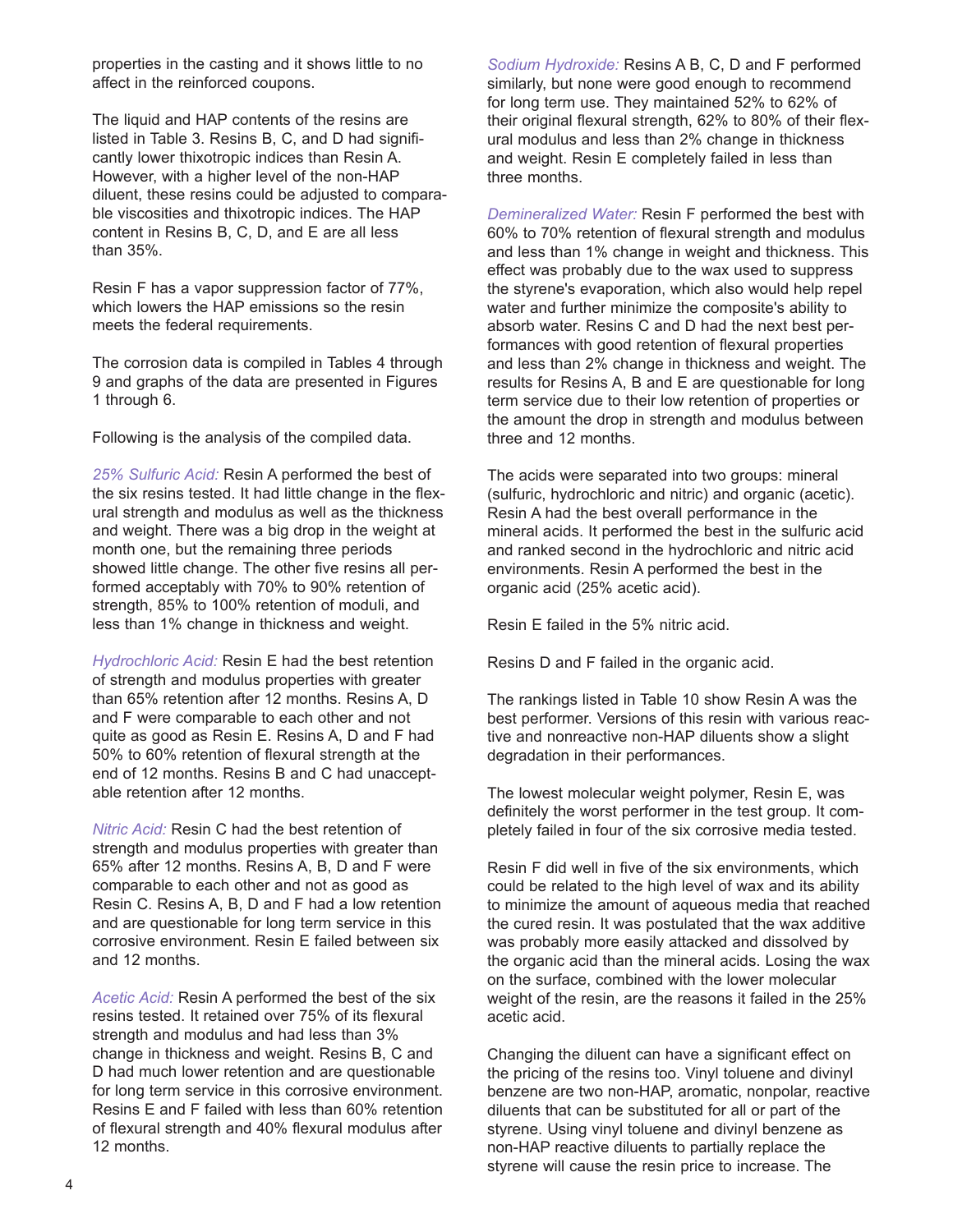actual amount of the increase is directly related to the percent of the alternate reactive diluents used.

Wax is not typically used in the corrosion resins chosen to make tanks, pipe, ducting, or other composites that require secondary bonding. Tanks are an example of composites that can have many pieces bonded to them. These pieces might include manways, valves, covers, and internal flanges to improve agitation. All of these are integral parts that can cause catastrophic failure if the bond fails. Another example is ducting, which is usually assembled in the field. Joint failures could cause structural problems that could result in catastrophic failure. Poor bonding at joints could also allow corrosive fumes to leak out of the ducting. These fumes can be poisonous to nearby personnel, and corrosive to nearby equipment and structural components of the building such as beams and rafters.

## **CONCLUSIONS**

Changing to an isophthalic resin with a lower HAP content requires establishing new lower levels of corrosion performance of the composites. Substituting reactive and nonreactive non-HAP diluents in the standard resin to partially replace styrene appears to cause a decrease in the overall corrosion resistance of those resin candidates. The level of decrease needs to be addressed for each specific environment since some of the non-HAPs performed better or worse than the standard resins under various conditions.

The change in the casting physical properties of the resin with the non-reactive diluent would lower the maximum service temperature for this resin due to the reduction in heat distortion.

The lower molecular weight resin performed worse than the high molecular weight standard, which was expected. The higher molecular weight versions of the isophthalic polymer have better overall corrosion resistance compared to the lower molecular weight, corrosion resistant isophthalics developed for this study.

The suppressed polymer had problems with organic acids, which may be attributed to the wax additive. Its ability to perform in corrosive environments needs further study.

The concerns about the secondary bonding also need further study.

#### REFERENCES

This work is based on the original technical paper: *Evaluation of Various Techniques to Achieve a Low HAP Unsaturated Isophthalic Polymer for Use in Manufacturing Corrosion Resistant Composites.* It was published in 2001, by David J. Herzog, Anthony Bennett, and Matthew Kastl on behalf of Interplastic Corporation. It is available from the American Composites Manufacturing Association (ACMA).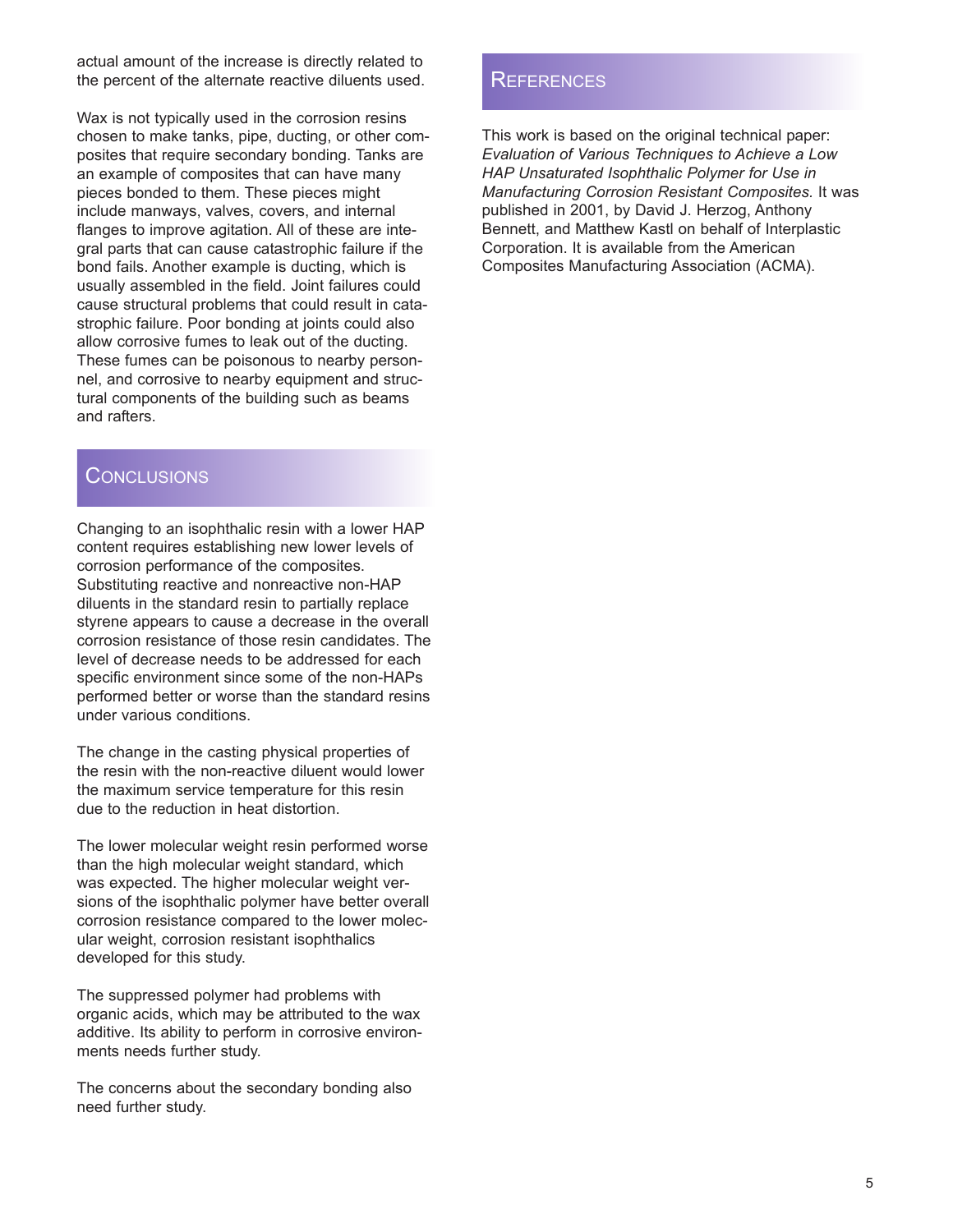|  |  |  | Table 1: Casting Physical Properties of 1/8 inch (3.2mm) Thick Clear Casting |  |  |  |  |  |  |
|--|--|--|------------------------------------------------------------------------------|--|--|--|--|--|--|
|--|--|--|------------------------------------------------------------------------------|--|--|--|--|--|--|

|                                     | <b>ASTM</b> | <b>UNITS</b> | <b>RESIN A</b>      | <b>RESIN B</b>    | <b>RESIN C</b>    | <b>RESIN D</b>    | <b>RESIN E</b>    | <b>RESIN F</b>    |
|-------------------------------------|-------------|--------------|---------------------|-------------------|-------------------|-------------------|-------------------|-------------------|
| <b>FLEXURAL</b><br><b>STRENGTH</b>  | D790        | psi          | 18,500              | 16,400            | 14,600            | 15,300            | 19,000            | 11,900            |
|                                     |             | <b>MPa</b>   | 127.6               | 113.1             | 100.7             | 105.5             | 131.0             | 82.07             |
| <b>FLEXURAL</b><br><b>MODULUS</b>   | D790        | psi          | $5.4 \times 10^{5}$ | $5.0 \times 10^5$ | 4.1 x $10^5$      | $4.5 \times 10^5$ | $5.2 \times 10^5$ | $5.2 \times 10^5$ |
|                                     |             | MPa          | 3,720               | 3,450             | 2,830             | 3,100             | 3,590             | 3,590             |
| <b>TENSILE</b><br><b>STRENGTH</b>   | D638        | psi          | 9,500               | 9,100             | 8,300             | 9,000             | 10,800            | 7,200             |
|                                     |             | MPa          | 65.5                | 62.8              | 57.2              | 62.1              | 74.5              | 49.7              |
| <b>TENSILE</b><br><b>MODULUS</b>    | D638        | psi          | $5.5 \times 10^5$   | $5.2 \times 10^5$ | $4.9 \times 10^5$ | $4.4 \times 10^5$ | 5.1 x $10^5$      | $5.0 \times 10^5$ |
|                                     |             | <b>MPa</b>   | 3,790               | 3,590             | 3,380             | 3,030             | 3,520             | 3,450             |
| <b>TENSILE</b><br><b>ELONGATION</b> | D638        | $\%$         | 2.1                 | 2.2               | 2.1               | 3.4               | 3.0               | 1.6               |
| HARDNESS,<br><b>934-1 GAUGE</b>     | D2583       |              | 43                  | 43                | 43                | 43                | 43                | 42                |
| <b>HEAT</b><br><b>DISTORTION</b>    | D648        | $\circ$ F    | 209                 | 203               | 183               | 183               | 179               | 179               |
|                                     |             | $^{\circ}$ C | 98                  | 95                | 84                | 84                | 82                | 82                |

# Table 2: ASTM C581 Coupon Physical Properties

|                | <b>Flexural Strength</b><br>psi/MPa | <b>Flexural Modulus</b><br>psi/MPa |
|----------------|-------------------------------------|------------------------------------|
| <b>Resin A</b> | 15,500/106.9                        | 819,000/5,650                      |
| <b>Resin B</b> | 15,850/109.3                        | 775,000/5,350                      |
| <b>Resin C</b> | 16,750/115.5                        | 841,000/5,800                      |
| <b>Resin D</b> | 15,850/109.3                        | 775,000/5,350                      |
| <b>Resin E</b> | 18,200/125.5                        | 762,000/5,260                      |
| <b>Resin F</b> | 15,250/105.2                        | 781,000/5,390                      |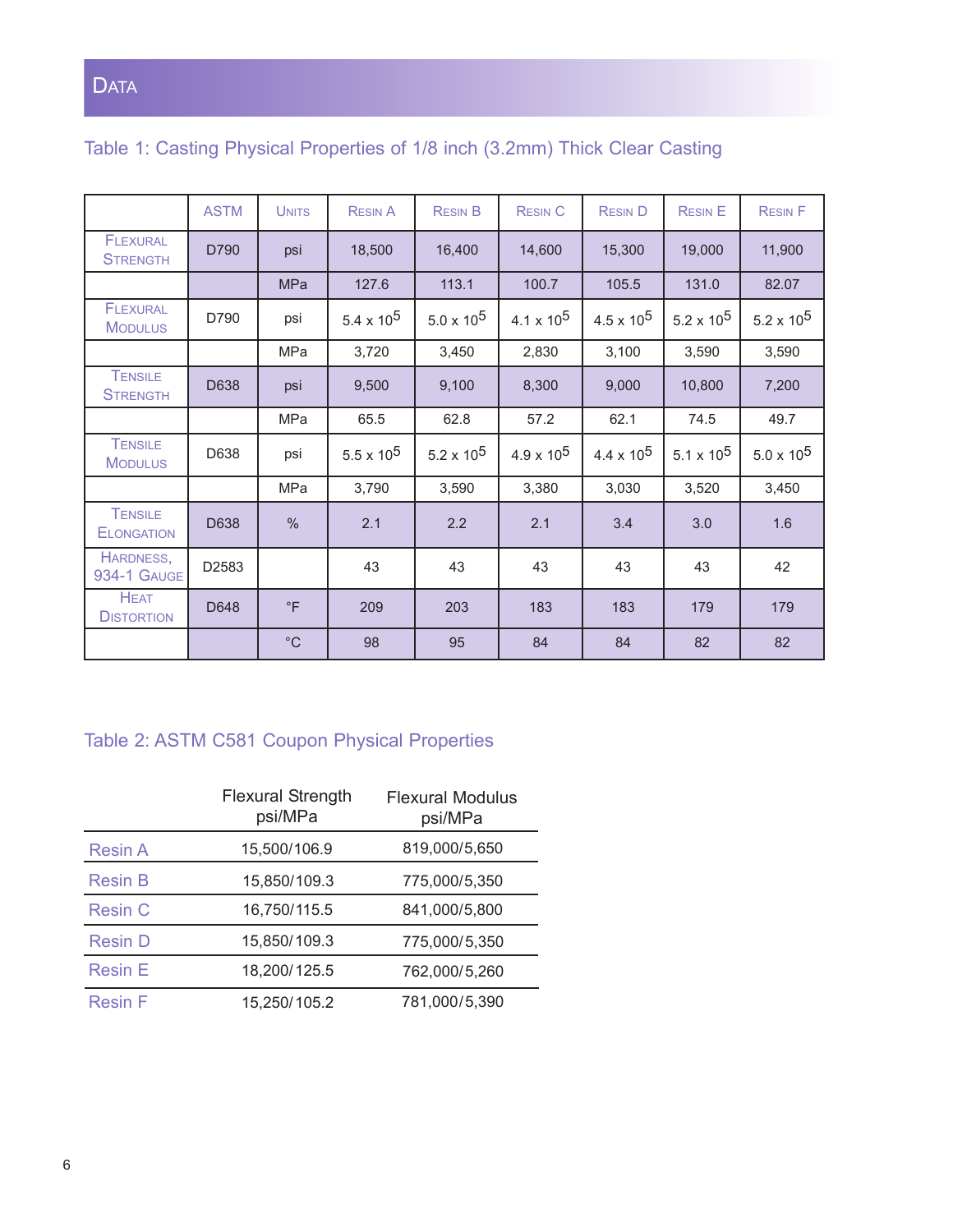# Table 3: Liquid Resin Properties

|                                 | <b>TEST</b>    | <b>UNIT</b>   | <b>RESIN A</b> | <b>RESIN B</b> | <b>RESIN C</b> | <b>RESIND</b> | <b>RESIN E</b> | <b>RESIN F</b> |
|---------------------------------|----------------|---------------|----------------|----------------|----------------|---------------|----------------|----------------|
| <b>VISCOSITY</b>                | CRSTP*<br>10#  | <b>CDS</b>    | 575            | 450            | 530            | 500           | 700            | 610            |
| THIXOTROPIC<br><b>INDEX</b>     | CRSTP*<br>10#  |               | 3.0            | 2.3            | 2.2            | 2.1           | 2.1            | 2.6            |
| <b>HAP</b><br><b>CONTENT</b>    | <b>EPA 311</b> | $\frac{0}{0}$ | 47.5           | 34.1           | 35.0           | 34.2          | 34.9           | 44.2           |
| <b>VOC</b><br><b>CONTENT</b>    | CRSTP* 14      | $\%$          | 47.5           | 40.8           | 36.9           | 40.9          | 34.9           | 44.2           |
| <b>SOLIDS</b><br><b>CONTENT</b> | CRSTP* 14      | $\frac{0}{0}$ | 52.5           | 59.2           | 63.1           | 59.1          | 65.1           | 55.8           |

\* CRSTP is an internal test at Interplastic Corporation.

# The viscosity samples were adjusted to 77°F (25°C) run on a Brookfield LVT viscometer at 60 rpm and 6 rpm.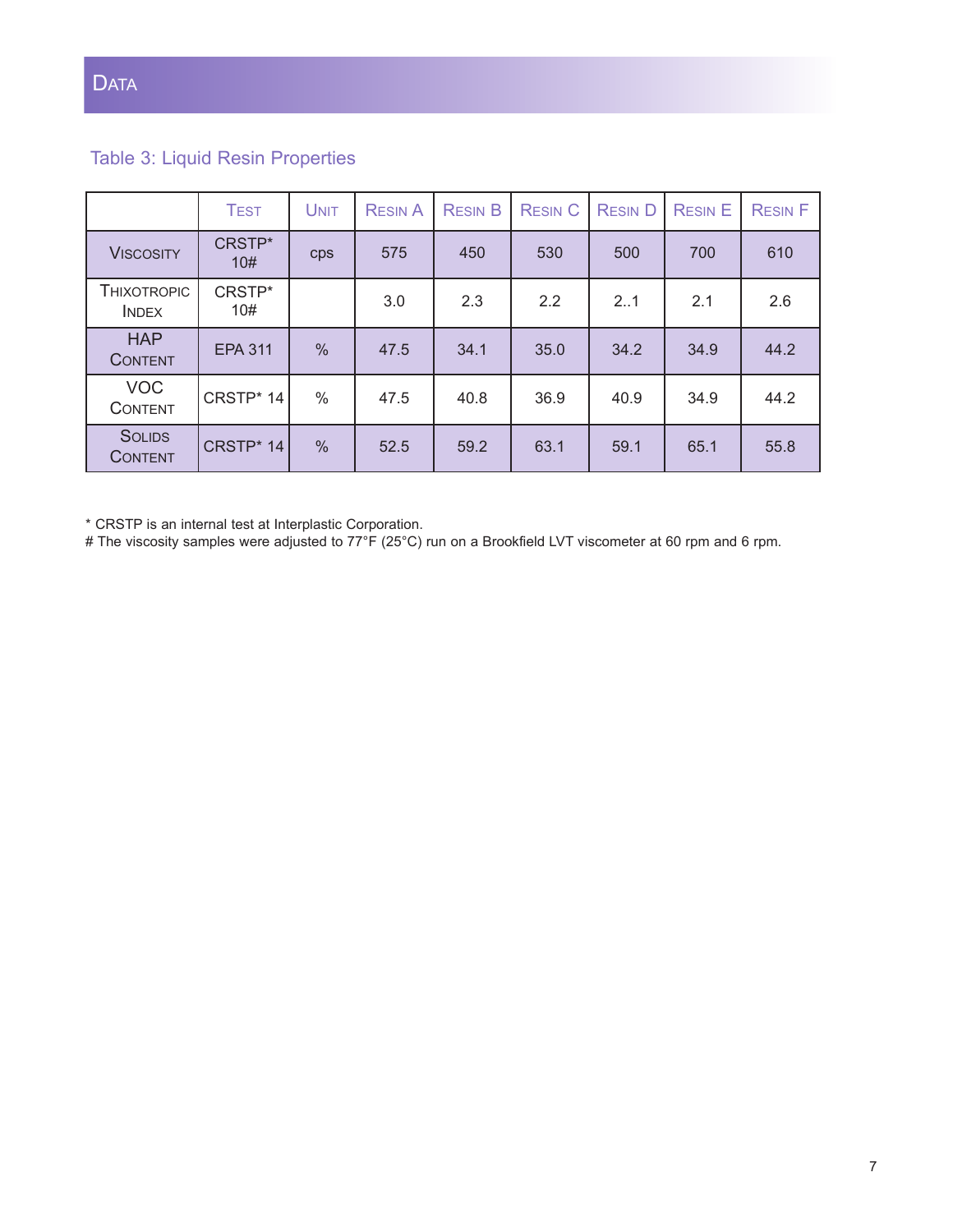# Table 4: Resin A Corrosion Properties

| <b>ENVIRONMENT</b>         | <b>MONTH</b>   | <b>FLEXURAL</b><br><b>STRENGTH</b><br>% RETENTION | <b>FLEXURAL</b><br><b>MODULUS</b><br>% RETENTION | <b>WEIGHT</b><br>% CHANGE | <b>THICKNESS</b><br>% CHANGE |
|----------------------------|----------------|---------------------------------------------------|--------------------------------------------------|---------------------------|------------------------------|
| 25% Sulfuric Acid          | $\mathbf{1}$   | 83.9                                              | 91.1                                             | $-4.49$                   | 0.00                         |
| 25% Sulfuric Acid          | 3              | 92.3                                              | 100                                              | $-0.08$                   | $-0.17$                      |
| 25% Sulfuric Acid          | 6              | 96.8                                              | 99.5                                             | 0.23                      | 0.00                         |
| 25% Sulfuric Acid          | 12             | 94.9                                              | 100                                              | 0.72                      | 0.30                         |
| 15% Hydrochloric Acid      | $\mathbf{1}$   | 75.5                                              | 57.3                                             | 0.37                      | 0.53                         |
| 15% Hydrochloric Acid      | 3              | 89.9                                              | 65.9                                             | 0.02                      | $-0.27$                      |
| 15% Hydrochloric Acid      | $6\phantom{1}$ | 59.4                                              | 61.5                                             | 0.67                      | 1.80                         |
| 15% Hydrochloric Acid      | 12             | 53.0                                              | 68.7                                             | 0.14                      | 2.07                         |
| 15% Nitric Acid            | $\mathbf{1}$   | 77.4                                              | 88.8                                             | $-2.19$                   | $-3.15$                      |
| 15% Nitric Acid            | 3              | 79.4                                              | 100                                              | $-0.35$                   | $-1.44$                      |
| 15% Nitric Acid            | 6              | 79.4                                              | 93.4                                             | $-0.17$                   | 0.60                         |
| 15% Nitric Acid            | 12             | 55.6                                              | 84.3                                             | 0.89                      | 2.56                         |
| 25% Acetic Acid            | $\overline{1}$ | 66.5                                              | 63.9                                             | 0.34                      | 2.82                         |
| 25% Acetic Acid            | 3              | 100                                               | 94.1                                             | 0.62                      | 0.29                         |
| 25% Acetic Acid            | $6\phantom{1}$ | 89.0                                              | 83.6                                             | 1.55                      | 1.29                         |
| 25% Acetic Acid            | 12             | 83.5                                              | 77.2                                             | 1.29                      | 2.41                         |
| 5% Sodium Hydroxide        | $\mathbf{1}$   | 91.0                                              | 95.6                                             | $-0.09$                   | $-0.56$                      |
| 5% Sodium Hydroxide        | 3              | 60.7                                              | 89.9                                             | 0.49                      | 0.49                         |
| 5% Sodium Hydroxide        | 6              | 55.0                                              | 88.5                                             | 0.22                      | $-0.24$                      |
| 5% Sodium Hydroxide        | 12             | 52.3                                              | 79.4                                             | $-1.07$                   | $-0.28$                      |
| <b>Demineralized Water</b> | $\overline{1}$ | 72.9                                              | 88.3                                             | 1.09                      | 12.33                        |
| <b>Demineralized Water</b> | 3              | 79.4                                              | 100                                              | $-0.17$                   | $-0.94$                      |
| <b>Demineralized Water</b> | $\,$ 6 $\,$    | 66.5                                              | 78.8                                             | 2.32                      | 3.30                         |
| <b>Demineralized Water</b> | 12             | 44.5                                              | 76.3                                             | 4.14                      | 6.15                         |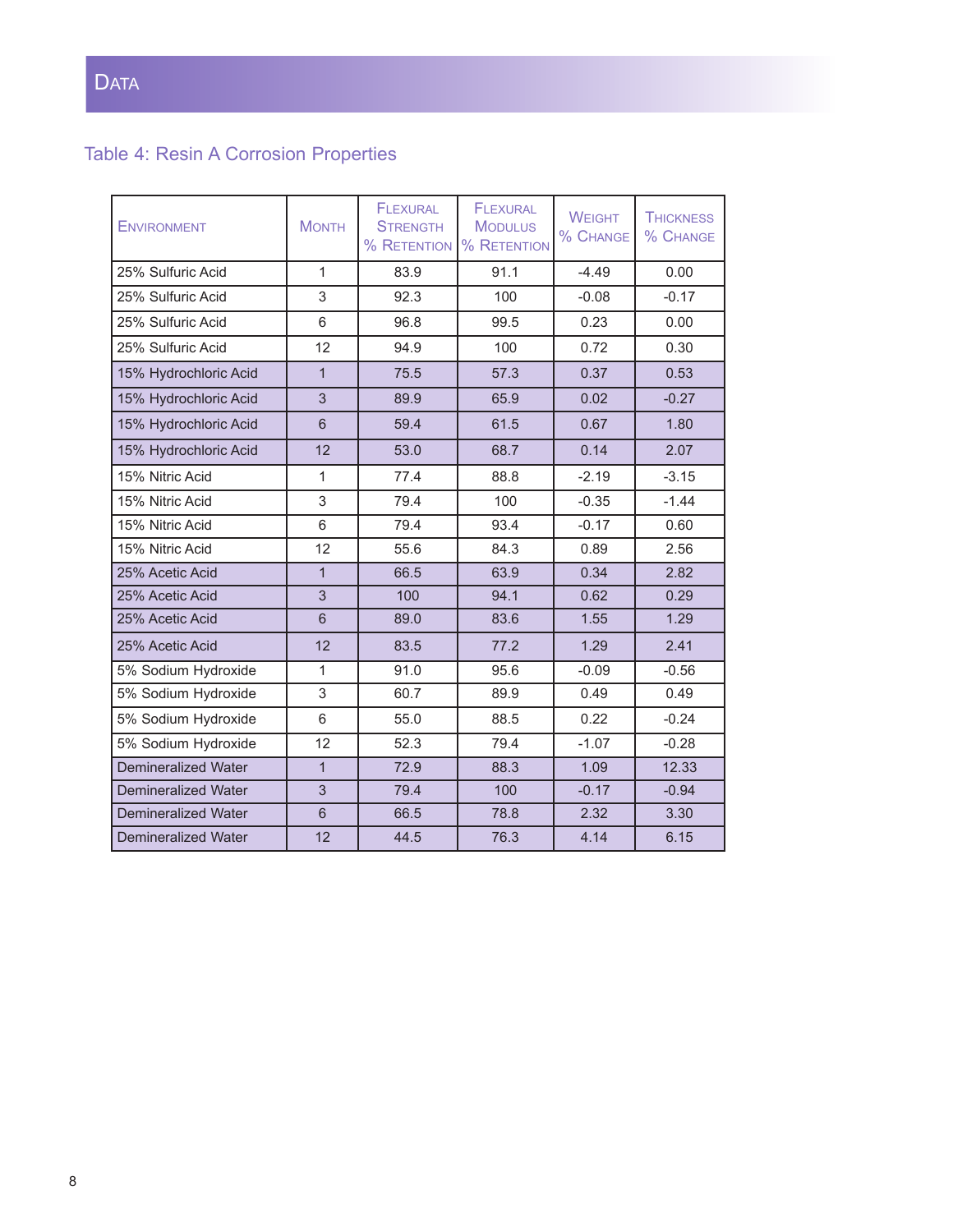# Table 5: Resin B Corrosion Properties

| <b>ENVIRONMENT</b>         | <b>MONTH</b>   | <b>FLEXURAL</b><br><b>STRENGTH</b><br>% RETENTION | <b>FLEXURAL</b><br><b>MODULUS</b><br>% RETENTION | <b>WEIGHT</b><br>% CHANGE | <b>THICKNESS</b><br>% CHANGE |
|----------------------------|----------------|---------------------------------------------------|--------------------------------------------------|---------------------------|------------------------------|
| 25% Sulfuric Acid          | $\mathbf{1}$   | 100                                               | 88.0                                             | $-0.10$                   | $-0.31$                      |
| 25% Sulfuric Acid          | 3              | 95.3                                              | 84.8                                             | $-0.33$                   | $-1.62$                      |
| 25% Sulfuric Acid          | 6              | 99.0                                              | 90.5                                             | 0.09                      | 1.21                         |
| 25% Sulfuric Acid          | 12             | 95.7                                              | 87.8                                             | 0.29                      | 1.02                         |
| 15% Hydrochloric Acid      | $\mathbf{1}$   | 83.3                                              | 72.5                                             | $-0.19$                   | $-0.28$                      |
| 15% Hydrochloric Acid      | 3              | 92.8                                              | 79.9                                             | $-0.18$                   | $-0.29$                      |
| 15% Hydrochloric Acid      | 6              | 61.8                                              | 69.4                                             | 0.68                      | 2.09                         |
| 15% Hydrochloric Acid      | 12             | 60.2                                              | 79.5                                             | $-0.09$                   | 0.30                         |
| 15% Nitric Acid            | 1              | 66.3                                              | 75.0                                             | $-1.50$                   | $-2.30$                      |
| 15% Nitric Acid            | 3              | 94.6                                              | 100                                              | $-0.56$                   | $-1.77$                      |
| 15% Nitric Acid            | 6              | 52.4                                              | 68.9                                             | 1.15                      | $-4.65$                      |
| 15% Nitric Acid            | 12             | 56.7                                              | 65                                               | 0.54                      | $-0.29$                      |
| 25% Acetic Acid            | $\overline{1}$ | 61.2                                              | 53                                               | $-1.39$                   | $-0.58$                      |
| 25% Acetic Acid            | 3              | 100                                               | 62.6                                             | 1.28                      | 0.90                         |
| 25% Acetic Acid            | 6              | 62.5                                              | 50.8                                             | 1.77                      | 1.10                         |
| 25% Acetic Acid            | 12             | 34.0                                              | 48.5                                             | 1.55                      | $-1.38$                      |
| 5% Sodium Hydroxide        | 1              | 62.5                                              | 78.6                                             | $-0.43$                   | 0.02                         |
| 5% Sodium Hydroxide        | 3              | 54.3                                              | 69.2                                             | 1.14                      | 0.58                         |
| 5% Sodium Hydroxide        | 6              | 59.7                                              | 79.7                                             | $-2.05$                   | $-0.60$                      |
| 5% Sodium Hydroxide        | 12             | 58.7                                              | 74.1                                             | $-1.41$                   | $-0.88$                      |
| <b>Demineralized Water</b> | $\mathbf{1}$   | 65.0                                              | 69.8                                             | 1.84                      | 0.88                         |
| <b>Demineralized Water</b> | 3              | 61.2                                              | 83.1                                             | $-0.44$                   | 0.60                         |
| <b>Demineralized Water</b> | $6\phantom{1}$ | 50.5                                              | 72.9                                             | 0.11                      | $-1.08$                      |
| <b>Demineralized Water</b> | 12             | 47.2                                              | 56.9                                             | 0.66                      | $-1.52$                      |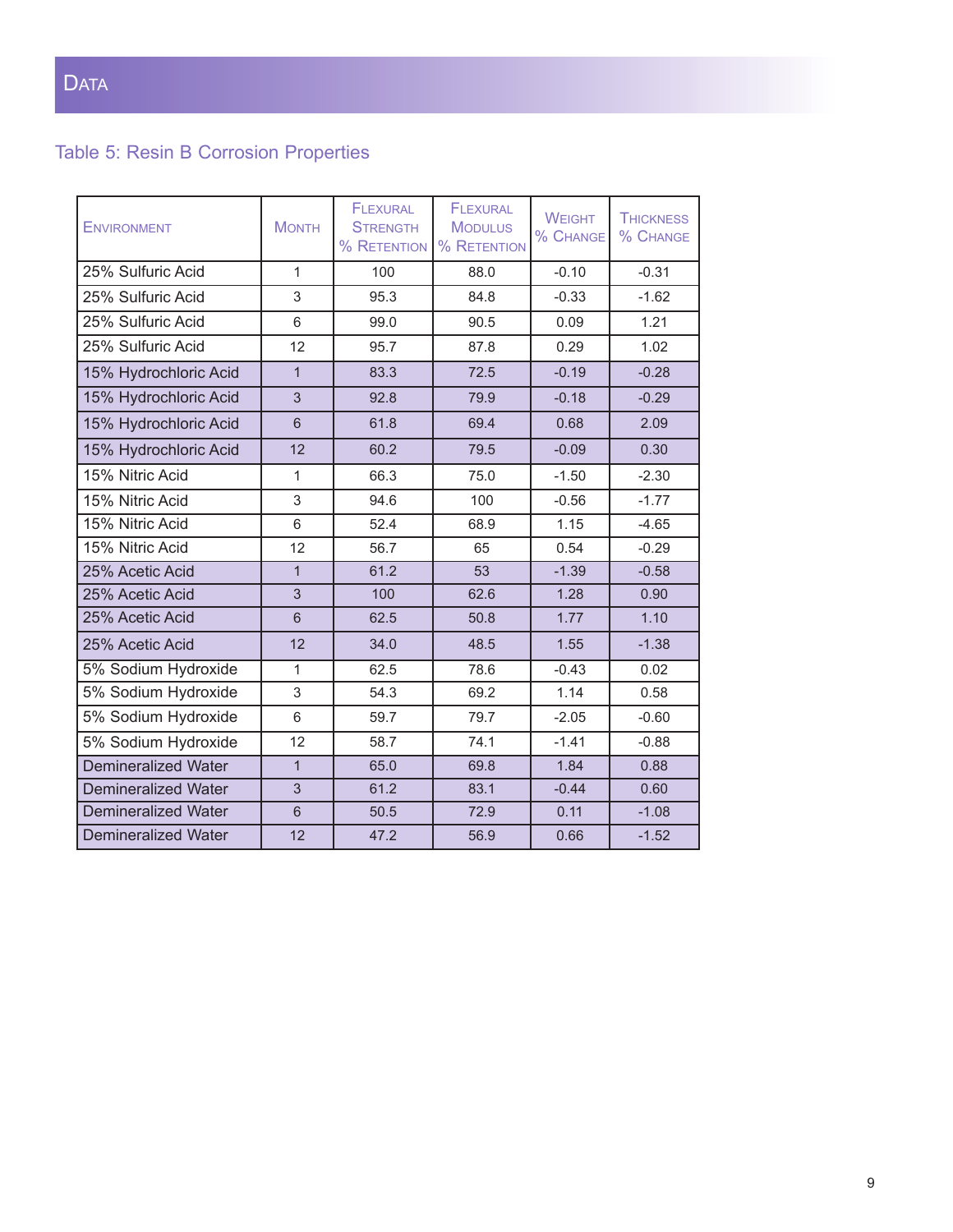# Table 6: Resin C Corrosion Properties

| <b>ENVIRONMENT</b>         | <b>MONTH</b>   | <b>FLEXURAL</b><br><b>STRENGTH</b><br><b>% RETENTION</b> | <b>FLEXURAL</b><br><b>MODULUS</b><br>% RETENTION | <b>WEIGHT</b><br>% CHANGE | <b>THICKNESS</b><br>% CHANGE |
|----------------------------|----------------|----------------------------------------------------------|--------------------------------------------------|---------------------------|------------------------------|
| 25% Sulfuric Acid          | $\mathbf{1}$   | 66.9                                                     | 68.0                                             | 0.05                      | 0.00                         |
| 25% Sulfuric Acid          | 3              | 100                                                      | 100                                              | $-0.34$                   | $-0.61$                      |
| 25% Sulfuric Acid          | 6              | 100                                                      | 86.1                                             | 0.12                      | 0.00                         |
| 25% Sulfuric Acid          | 12             | 92.6                                                     | 82.2                                             | 0.43                      | $-0.31$                      |
| 15% Hydrochloric Acid      | $\mathbf{1}$   | 65.7                                                     | 50.8                                             | $-0.64$                   | 0.00                         |
| 15% Hydrochloric Acid      | 3              | 89.0                                                     | 53.0                                             | $-0.39$                   | $-1.42$                      |
| 15% Hydrochloric Acid      | $6\phantom{1}$ | 50.2                                                     | 58.7                                             | 1.00                      | 1.10                         |
| 15% Hydrochloric Acid      | 12             | 43.2                                                     | 58.5                                             | 0.56                      | 0.00                         |
| 15% Nitric Acid            | 1              | 53.7                                                     | 61.5                                             | $-4.41$                   | $-4.14$                      |
| 15% Nitric Acid            | 3              | 59.1                                                     | 87.8                                             | $-0.98$                   | $-0.84$                      |
| 15% Nitric Acid            | 6              | 40.0                                                     | 57.9                                             | 1.86                      | 2.07                         |
| 15% Nitric Acid            | 12             | 41.7                                                     | 58.0                                             | 1.40                      | $-0.26$                      |
| 25% Acetic Acid            | $\overline{1}$ | 47.2                                                     | 37.5                                             | 0.89                      | 1.91                         |
| 25% Acetic Acid            | 3              | 90.8                                                     | 64.8                                             | 2.09                      | 2.03                         |
| 25% Acetic Acid            | 6              | 51.9                                                     | 39.6                                             | 3.93                      | 3.31                         |
| 25% Acetic Acid            | 12             | 51.0                                                     | 55.4                                             | 0.63                      | $-0.28$                      |
| 5% Sodium Hydroxide        | 1              | 46.0                                                     | 76.9                                             | $-0.07$                   | $-5.02$                      |
| 5% Sodium Hydroxide        | 3              | 60.3                                                     | 80.5                                             | 1.83                      | 1.83                         |
| 5% Sodium Hydroxide        | 6              | 56.8                                                     | 67.9                                             | $-0.49$                   | $-0.49$                      |
| 5% Sodium Hydroxide        | 12             | 58.5                                                     | 74.6                                             | $-1.39$                   | $-1.39$                      |
| <b>Demineralized Water</b> | $\mathbf{1}$   | 46.6                                                     | 67.5                                             | 1.76                      | 3.71                         |
| <b>Demineralized Water</b> | 3              | 53.1                                                     | 84.5                                             | $-0.20$                   | 0.29                         |
| <b>Demineralized Water</b> | $\overline{6}$ | 53.7                                                     | 70.0                                             | 4.92                      | 1.68                         |
| <b>Demineralized Water</b> | 12             | 86.2                                                     | 86.2                                             | $-0.99$                   | 0.00                         |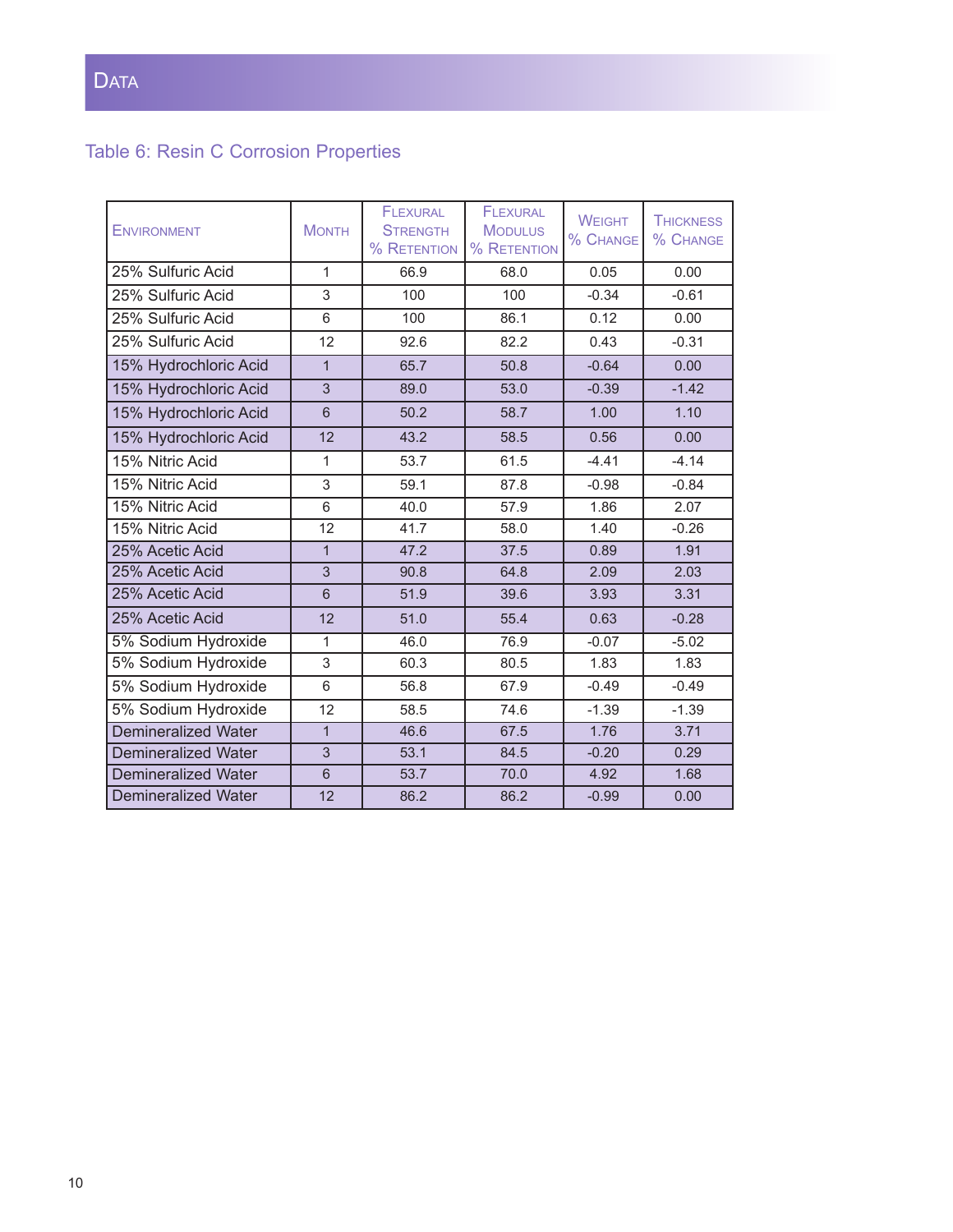# Table 7: Resin D Corrosion Properties

| <b>ENVIRONMENT</b>         | <b>MONTH</b>   | <b>FLEXURAL</b><br><b>STRENGTH</b><br>% RETENTION | <b>FLEXURAL</b><br><b>MODULUS</b><br>% RETENTION | <b>WEIGHT</b><br>% CHANGE | <b>THICKNESS</b><br>% CHANGE |
|----------------------------|----------------|---------------------------------------------------|--------------------------------------------------|---------------------------|------------------------------|
| 25% Sulfuric Acid          | $\mathbf{1}$   | 100                                               | 88.0                                             | $-0.10$                   | $-0.31$                      |
| 25% Sulfuric Acid          | 3              | 95.3                                              | 84.8                                             | $-0.33$                   | $-1.62$                      |
| 25% Sulfuric Acid          | 6              | 99.0                                              | 90.5                                             | 0.09                      | 1.21                         |
| 25% Sulfuric Acid          | 12             | 95.7                                              | 87.8                                             | 0.29                      | 1.02                         |
| 15% Hydrochloric Acid      | $\overline{1}$ | 83.3                                              | 72.5                                             | $-0.19$                   | $-0.28$                      |
| 15% Hydrochloric Acid      | 3              | 92.7                                              | 79.9                                             | $-0.18$                   | $-0.29$                      |
| 15% Hydrochloric Acid      | $6\phantom{1}$ | 61.8                                              | 69.4                                             | 0.68                      | 2.09                         |
| 15% Hydrochloric Acid      | 12             | 60.2                                              | 79.5                                             | $-0.09$                   | 0.30                         |
| 15% Nitric Acid            | 1              | 66.3                                              | 75.0                                             | $-1.50$                   | $-2.03$                      |
| 15% Nitric Acid            | 3              | 94.6                                              | 100                                              | $-0.56$                   | $-1.77$                      |
| 15% Nitric Acid            | 6              | 52.4                                              | 68.9                                             | 1.15                      | $-4.65$                      |
| 15% Nitric Acid            | 12             | 56.7                                              | 65.0                                             | 0.54                      | $-0.29$                      |
| 25% Acetic Acid            | $\mathbf{1}$   | 61.2                                              | 53.0                                             | $-1.39$                   | $-0.58$                      |
| 25% Acetic Acid            | 3              | 100                                               | 62.6                                             | 1.28                      | 0.90                         |
| 25% Acetic Acid            | 6              | 62.5                                              | 50.8                                             | 1.77                      | 1.10                         |
| 25% Acetic Acid            | 12             | 34.0                                              | 48.5                                             | 1.55                      | $-1.38$                      |
| 5% Sodium Hydroxide        | 1              | 62.5                                              | 78.6                                             | $-0.43$                   | 0.02                         |
| 5% Sodium Hydroxide        | 3              | 54.3                                              | 69.2                                             | 1.14                      | 0.58                         |
| 5% Sodium Hydroxide        | 6              | 59.7                                              | 79.7                                             | $-2.05$                   | $-0.60$                      |
| 5% Sodium Hydroxide        | 12             | 58.7                                              | 74.1                                             | $-1.41$                   | $-0.88$                      |
| <b>Demineralized Water</b> | $\mathbf{1}$   | 65.0                                              | 69.8                                             | 1.84                      | 0.88                         |
| <b>Demineralized Water</b> | 3              | 61.2                                              | 83.1                                             | $-0.44$                   | 0.60                         |
| <b>Demineralized Water</b> | $\overline{6}$ | 50.5                                              | 72.9                                             | 0.11                      | $-1.08$                      |
| Demineralized Water        | 12             | 47.2                                              | 56.9                                             | 0.66                      | $-1.52$                      |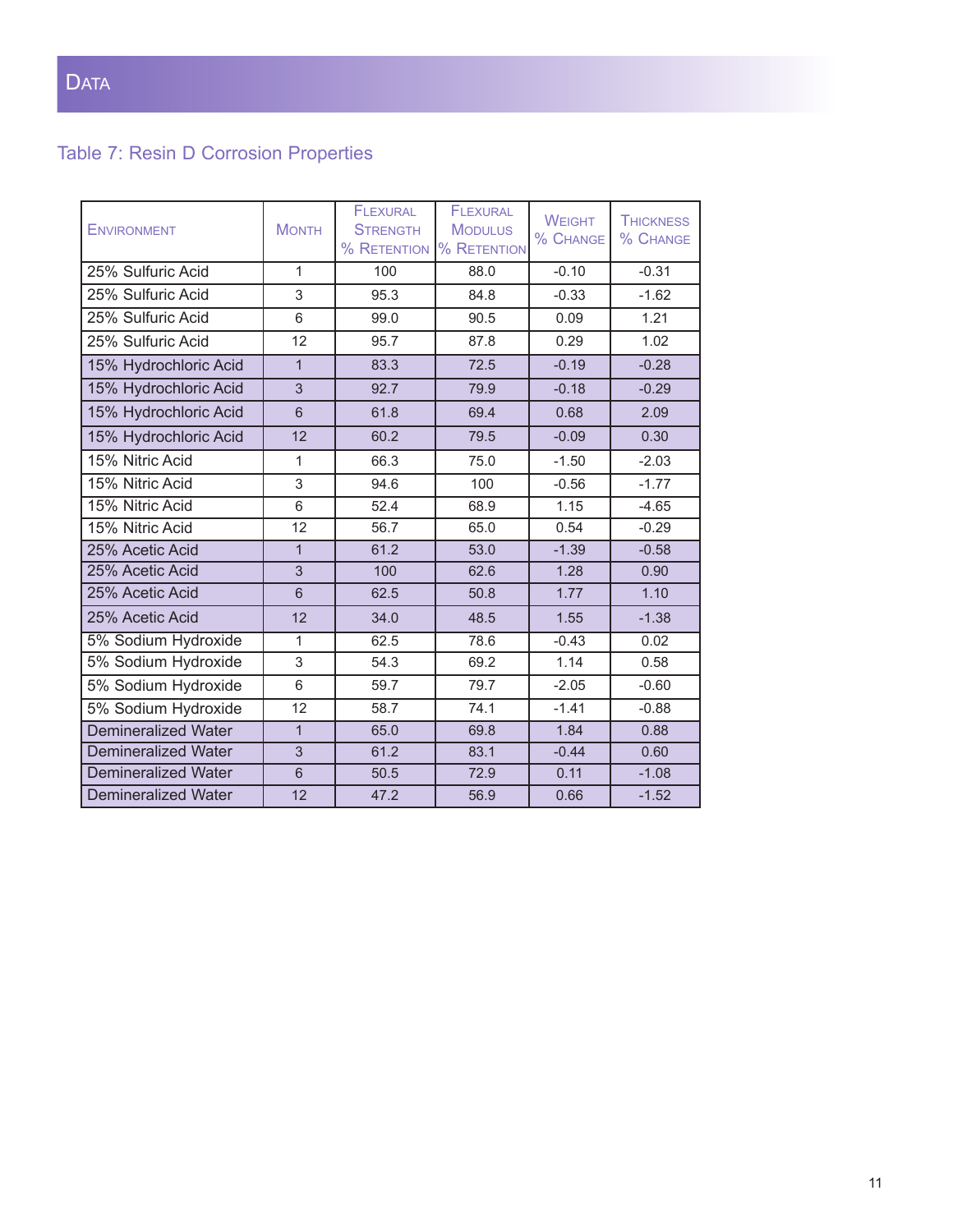# Table 8: Resin E Corrosion Properties

| <b>ENVIRONMENT</b>         | <b>MONTH</b>    | <b>FLEXURAL</b><br><b>STRENGTH</b><br>% RETENTION | <b>FLEXURAL</b><br><b>MODULUS</b><br>% RETENTION | <b>WEIGHT</b><br>% CHANGE | <b>THICKNESS</b><br>% CHANGE |
|----------------------------|-----------------|---------------------------------------------------|--------------------------------------------------|---------------------------|------------------------------|
| 25% Sulfuric Acid          | $\mathbf{1}$    | 80.8                                              | 83.1                                             | 0.29                      | $-0.28$                      |
| 25% Sulfuric Acid          | 3               | 68.1                                              | 74.9                                             | 0.1                       | $-0.58$                      |
| 25% Sulfuric Acid          | 6               | 75.3                                              | 85.8                                             | 0.12                      | $-1.55$                      |
| 25% Sulfuric Acid          | 12              | 87.9                                              | 100                                              | $-0.07$                   | $-0.93$                      |
| 15% Hydrochloric Acid      | $\overline{1}$  | 87.4                                              | 74.7                                             | 1.16                      | 0.00                         |
| 15% Hydrochloric Acid      | $\overline{3}$  | 93.4                                              | 87.1                                             | $-1.93$                   | 0.57                         |
| 15% Hydrochloric Acid      | 6               | 66.5                                              | 82.7                                             | 1.93                      | 0.30                         |
| 15% Hydrochloric Acid      | 12              | 69.2                                              | 75.3                                             | 2.23                      | $-2.15$                      |
| 15% Nitric Acid            | 1               | 63.2                                              | 100                                              | 0.36                      | $-1.25$                      |
| 15% Nitric Acid            | 3               | 58.2                                              | 47.1                                             | 1.09                      | 0.24                         |
| 15% Nitric Acid            | $6\overline{6}$ | 56.0                                              | 74.0                                             | $-0.72$                   | $-2.29$                      |
| 15% Nitric Acid            | 12              | 0.00                                              | 0.00                                             | $-6.00$                   | $-6.00$                      |
| 25% Acetic Acid            | $\overline{1}$  | 73.1                                              | 66.3                                             | 2.84                      | 2.81                         |
| 25% Acetic Acid            | $\overline{3}$  | 71.9                                              | 61.2                                             | 4.36                      | 4.10                         |
| 25% Acetic Acid            | $6\phantom{1}$  | 56.6                                              | 46.9                                             | 6.31                      | 6.45                         |
| 25% Acetic Acid            | 12              | 0.00                                              | 0.00                                             | 10.7                      | 3.62                         |
| 5% Sodium Hydroxide        | 1               | 60.4                                              | 79.5                                             | $-0.36$                   | $-2.09$                      |
| 5% Sodium Hydroxide        | 3               | 40.1                                              | 57.9                                             | $-0.91$                   | $-1.26$                      |
| 5% Sodium Hydroxide        | 6               | 0.00                                              | 0.00                                             | $-6.00$                   | $-6.00$                      |
| 5% Sodium Hydroxide        | 12              | 0.00                                              | 0.00                                             | $-6.00$                   | $-6.00$                      |
| <b>Demineralized Water</b> | $\overline{1}$  | 53.3                                              | 96.9                                             | 1.41                      | 0.83                         |
| <b>Demineralized Water</b> | $\overline{3}$  | 40.7                                              | 78.6                                             | 1.47                      | 0.30                         |
| <b>Demineralized Water</b> | $6\phantom{1}$  | 30.22                                             | 56.6                                             | 1.40                      | $-0.05$                      |
| <b>Demineralized Water</b> | 12              | 61.5                                              | 73.8                                             | 2.08                      | 1.81                         |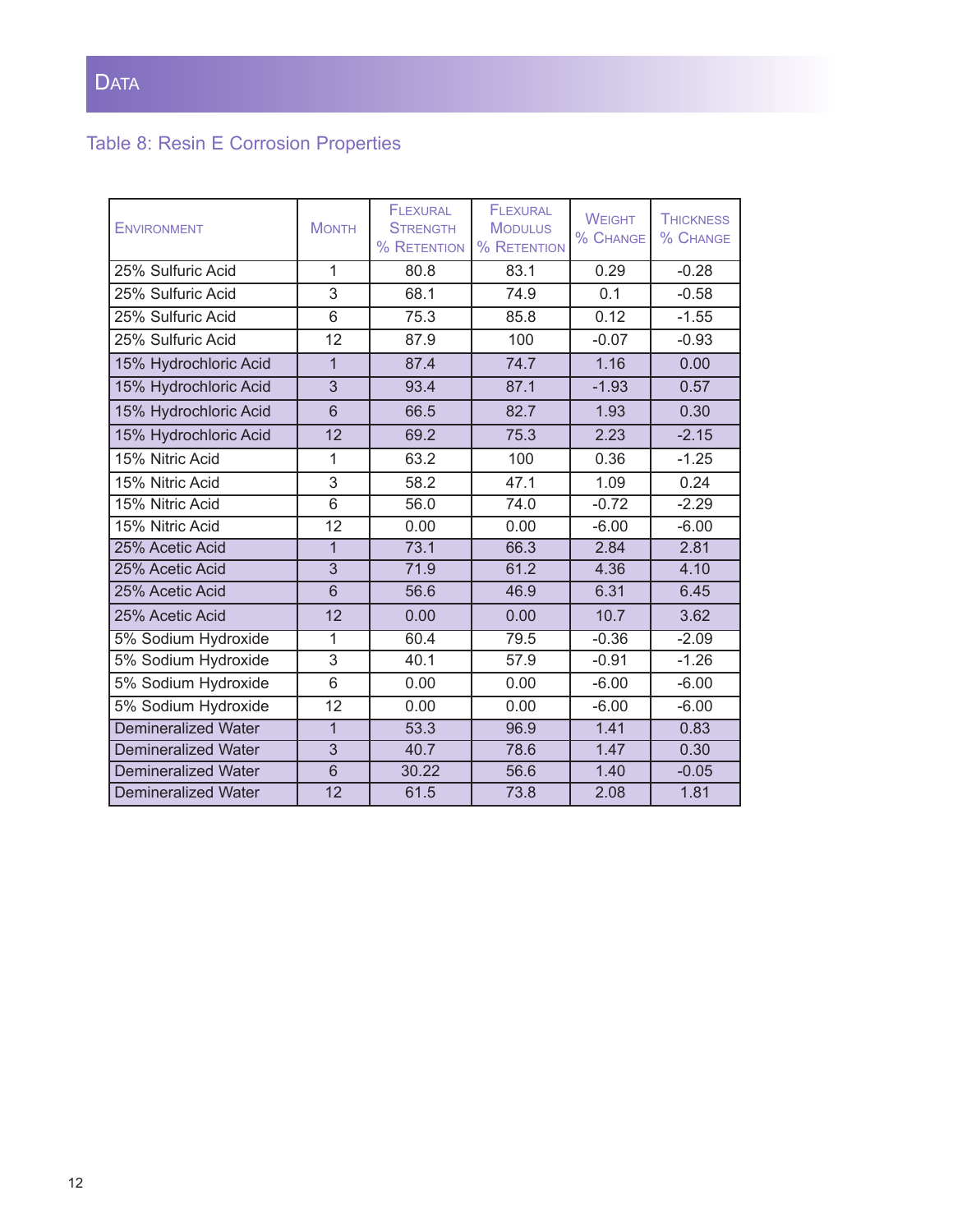## Table 9: Resin F Corrosion Properties

| <b>ENVIRONMENT</b>         | <b>MONTH</b>   | <b>FLEXURAL</b><br><b>STRENGTH</b><br>% RETENTION | <b>FLEXURAL</b><br><b>MODULUS</b><br>% RETENTION | <b>WEIGHT</b><br>% CHANGE | <b>THICKNESS</b><br>% CHANGE |
|----------------------------|----------------|---------------------------------------------------|--------------------------------------------------|---------------------------|------------------------------|
| 25% Sulfuric Acid          | 1              | 63.6                                              | 58.0                                             | $-2.68$                   | 0.28                         |
| 25% Sulfuric Acid          | 3              | 92.5                                              | 70.3                                             | $-0.56$                   | 0.29                         |
| 25% Sulfuric Acid          | 6              | 60.3                                              | 59.0                                             | $-0.22$                   | 0.55                         |
| 25% Sulfuric Acid          | 12             | 50.7                                              | 65.8                                             | $-0.47$                   | 1.42                         |
| 15% Hydrochloric Acid      | $\mathbf{1}$   | 63.6                                              | 58.0                                             | $-2.68$                   | 0.28                         |
| 15% Hydrochloric Acid      | 3              | 92.5                                              | 70.3                                             | $-0.56$                   | 0.29                         |
| 15% Hydrochloric Acid      | 6              | 60.3                                              | 59.0                                             | $-0.22$                   | 0.55                         |
| 15% Hydrochloric Acid      | 12             | 50.7                                              | 65.8                                             | $-0.47$                   | 1.42                         |
| 15% Nitric Acid            | 1              | 83.3                                              | 55.3                                             | $-2.68$                   | $-2.86$                      |
| 15% Nitric Acid            | 3              | 100                                               | 73.9                                             | $-0.92$                   | $-0.30$                      |
| 15% Nitric Acid            | 6              | 80.0                                              | 64.5                                             | $-0.65$                   | 0.00                         |
| 15% Nitric Acid            | 12             | 74.5                                              | 72.6                                             | $-1.36$                   | $-0.61$                      |
| 25% Acetic Acid            | $\overline{1}$ | 51.8                                              | 40.3                                             | $-1.87$                   | 0.00                         |
| 25% Acetic Acid            | $\overline{3}$ | 69.5                                              | 48.5                                             | 2.22                      | $-1.42$                      |
| 25% Acetic Acid            | 6              | 83.9                                              | 59.9                                             | 1.41                      | 3.37                         |
| 25% Acetic Acid            | 12             | 55.1                                              | 36.2                                             | $-0.73$                   | 1.97                         |
| 5% Sodium Hydroxide        | 1              | 74.1                                              | 77.1                                             | $-0.37$                   | 1.30                         |
| 5% Sodium Hydroxide        | 3              | 57.7                                              | 61.8                                             | 0.72                      | 3.33                         |
| 5% Sodium Hydroxide        | 6              | 57.6                                              | 63.4                                             | $-1.94$                   | $-2.09$                      |
| 5% Sodium Hydroxide        | 12             | 63.6                                              | 62.4                                             | $-1.64$                   | $-0.85$                      |
| <b>Demineralized Water</b> | $\overline{1}$ | 74.1                                              | 71.5                                             | 1.05                      | 2.51                         |
| <b>Demineralized Water</b> | 3              | 85.9                                              | 70.7                                             | $-0.37$                   | 0.02                         |
| <b>Demineralized Water</b> | $\overline{6}$ | 55.1                                              | 60.4                                             | 1.62                      | 2.30                         |
| <b>Demineralized Water</b> | 12             | 70.7                                              | 59.8                                             | 1.39                      | $-0.33$                      |

## Table 10: Ranking of the coupons in the various corrosive media

|                       | <b>RESIN A</b> | <b>RESIN B</b> | <b>RESIN C</b> | <b>RESIND</b> | <b>RESIN E</b> | <b>RESIN F</b> |
|-----------------------|----------------|----------------|----------------|---------------|----------------|----------------|
| 25% Sulfuric Acid     |                | $\mathcal{P}$  | $\overline{2}$ | 2             | $\mathcal{P}$  | 2              |
| 15% Hydrochloric Acid | $\mathcal{P}$  | 3              | 3              | $\mathcal{P}$ |                | 2              |
| 5% Nitric Acid        | 2              | 2              |                | 2             |                | 3              |
| 25% Acetic Acid       |                | $\mathcal{P}$  | $\mathfrak{D}$ | 2             | $\overline{4}$ |                |
| 5% Sodium Hydroxide   |                |                |                |               | 4              |                |
| Demineralized Water   | 3              | 3              | $\mathcal{P}$  | $\mathcal{P}$ | 3              |                |
| <b>Overall Total</b>  | 10             | 13             | 11             | 11            | 18             | 13             |

Performance ranked 1 to 5. A ranking of 1 indicates the best performance. Overall lowest total is the best performer.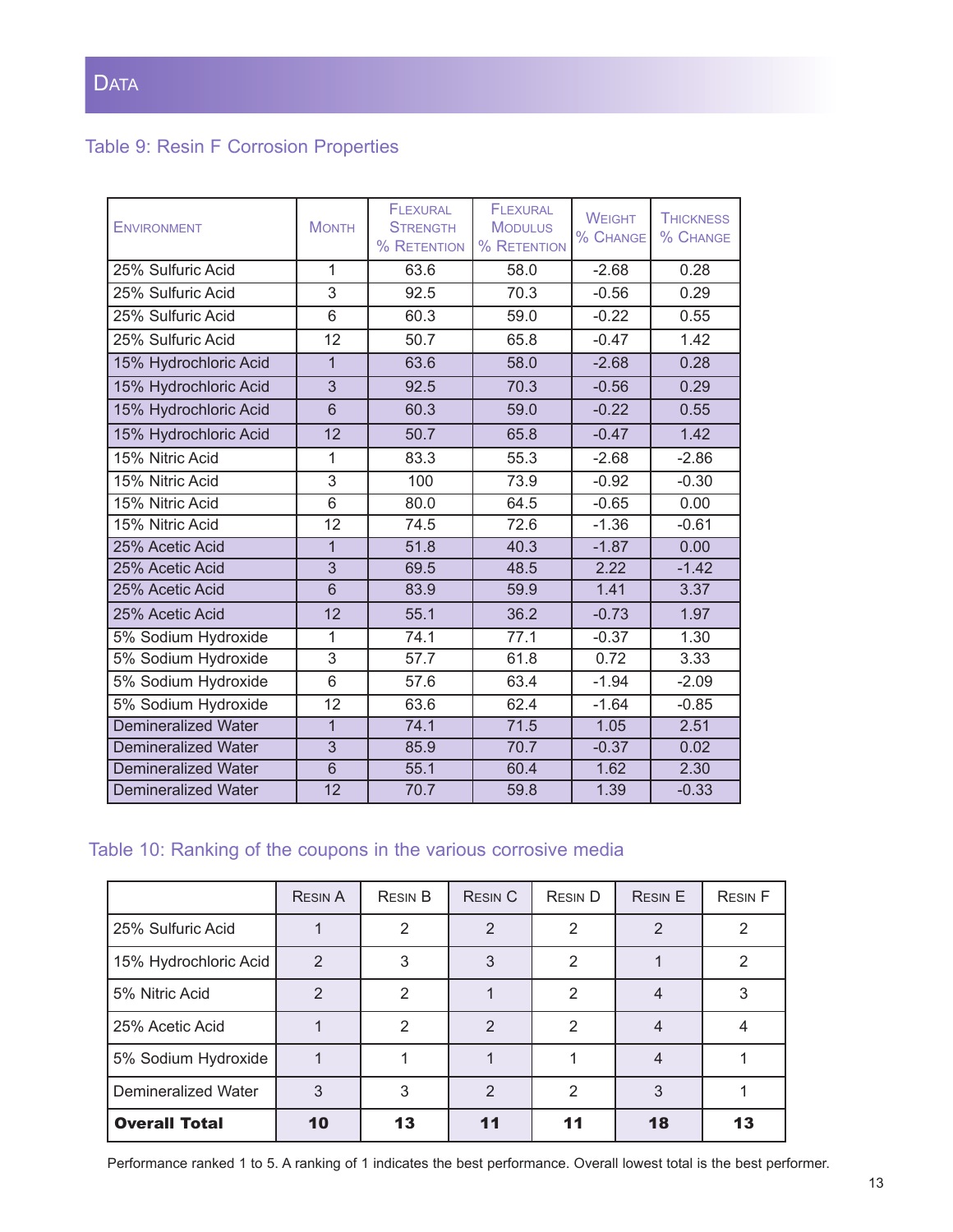#### Resin A Performance











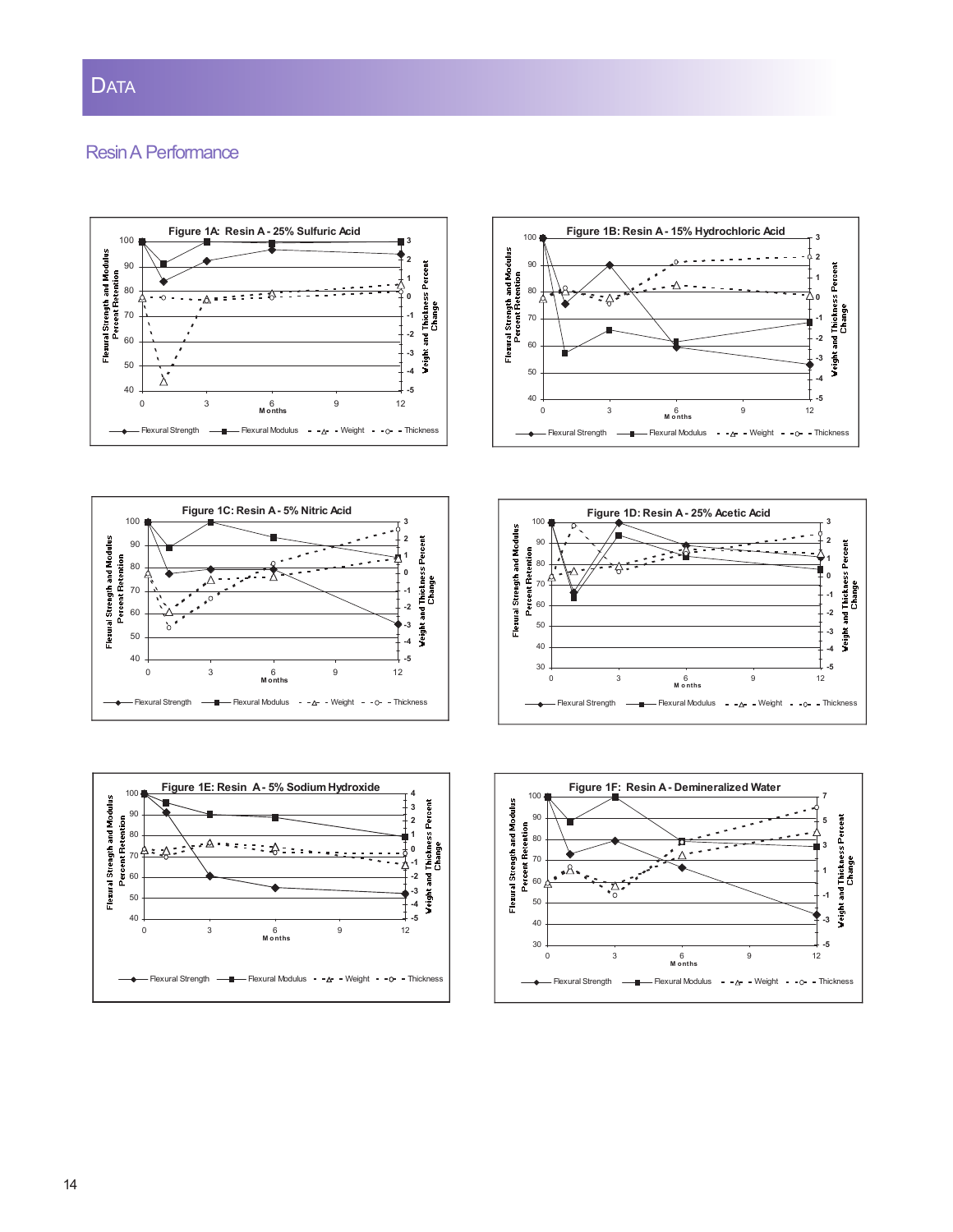#### Resin B Performance

<sup>3</sup> <sup>6</sup> <sup>9</sup> <sup>12</sup> **M o nths**

 $\rightarrow$ 

Flexural Strength - Flexural Modulus - - A - Weight - - O - Thickness



<sup>3</sup> <sup>6</sup> <sup>9</sup> <sup>12</sup> **M o nths**

Flexural Strength  $\frac{m}{2}$  Flexural Modulus  $\frac{m}{2}$  - Weight  $\frac{m}{2}$  - Thickness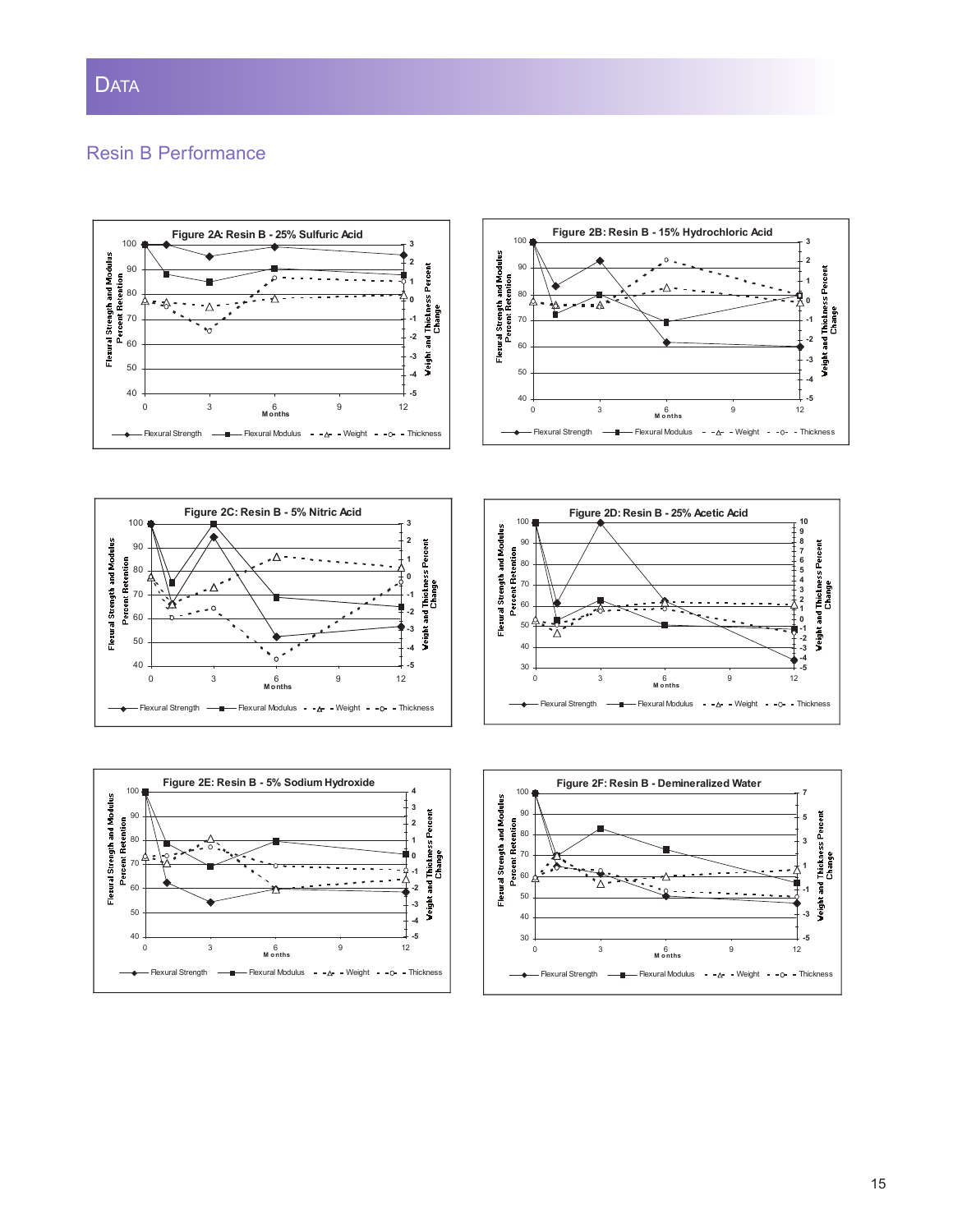#### Resin C Performance

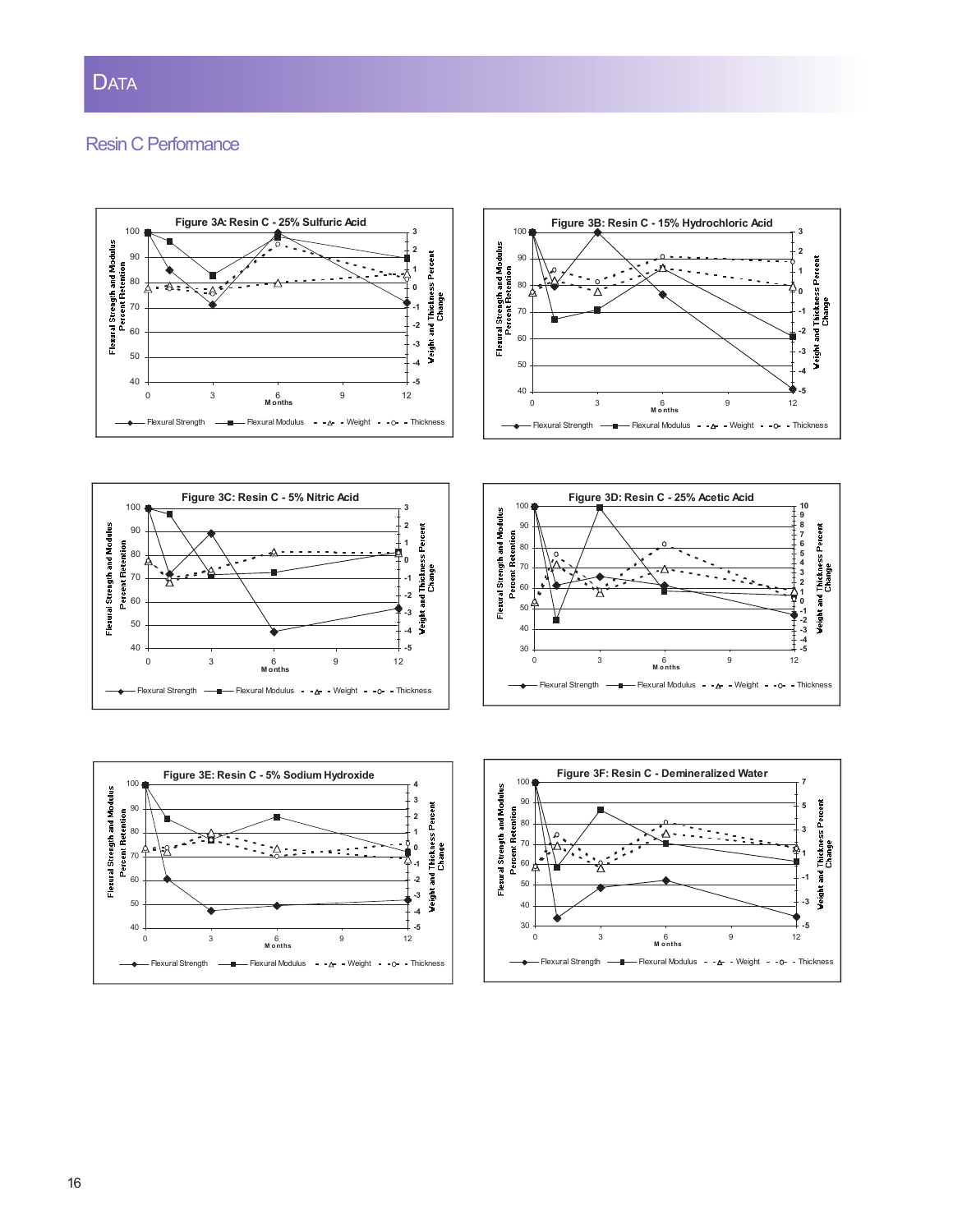#### Resin D Performance









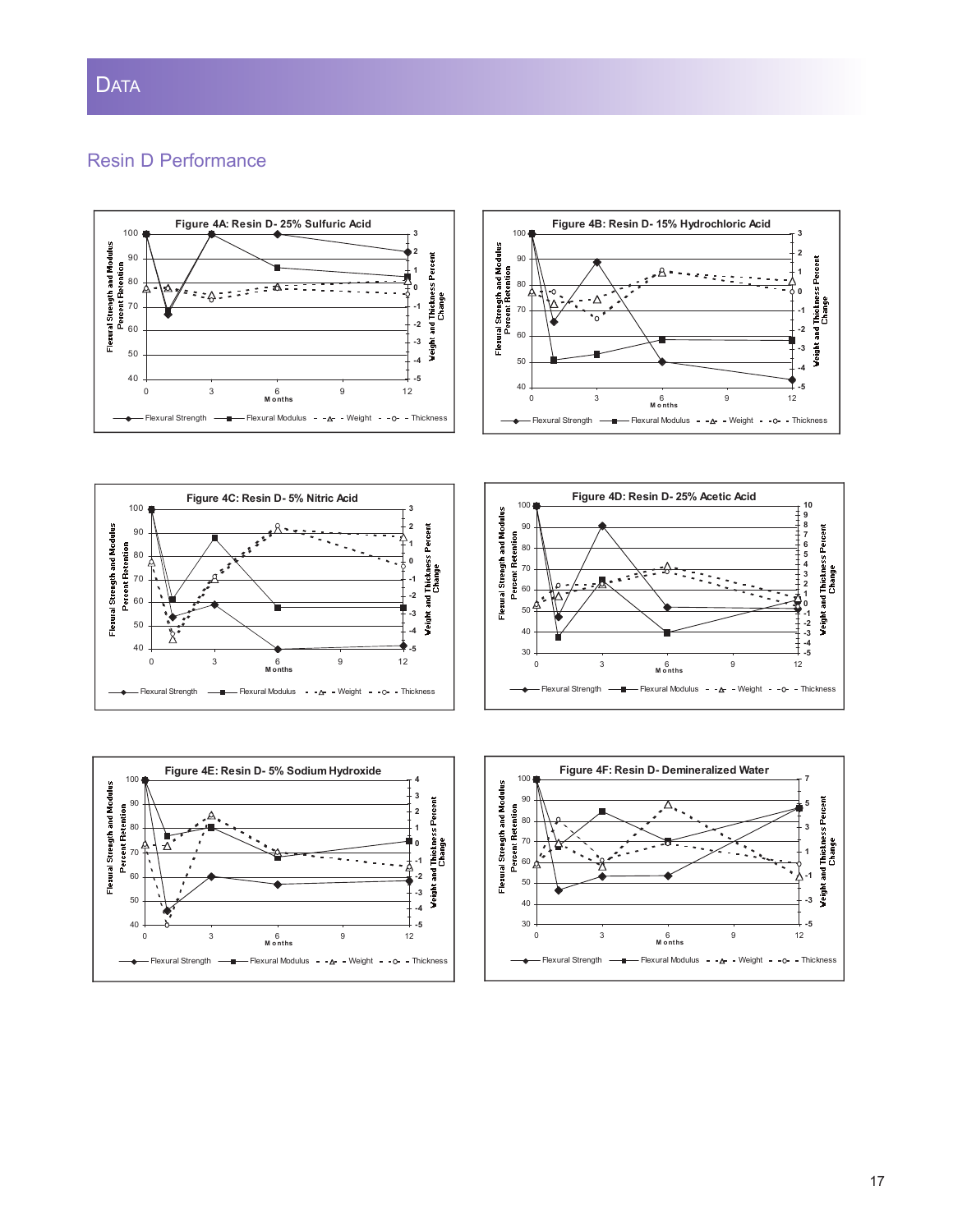## **DATA**

## Resin E Performance



**-5 -4 -3**

veight .

 

<sup>3</sup> <sup>6</sup> <sup>9</sup> <sup>12</sup> **M onths**

Flexural Strength  $\frac{m}{2}$  Flexural Modulus  $\frac{m}{2}$  - Weight - - O - Thickness

**-5 -3**



 

3 6 9 12 **M o nths**

Flexural Strength  $\frac{m}{2}$  Flexural Modulus  $\frac{m}{2}$  - Weight  $\frac{m}{2}$  - Thickness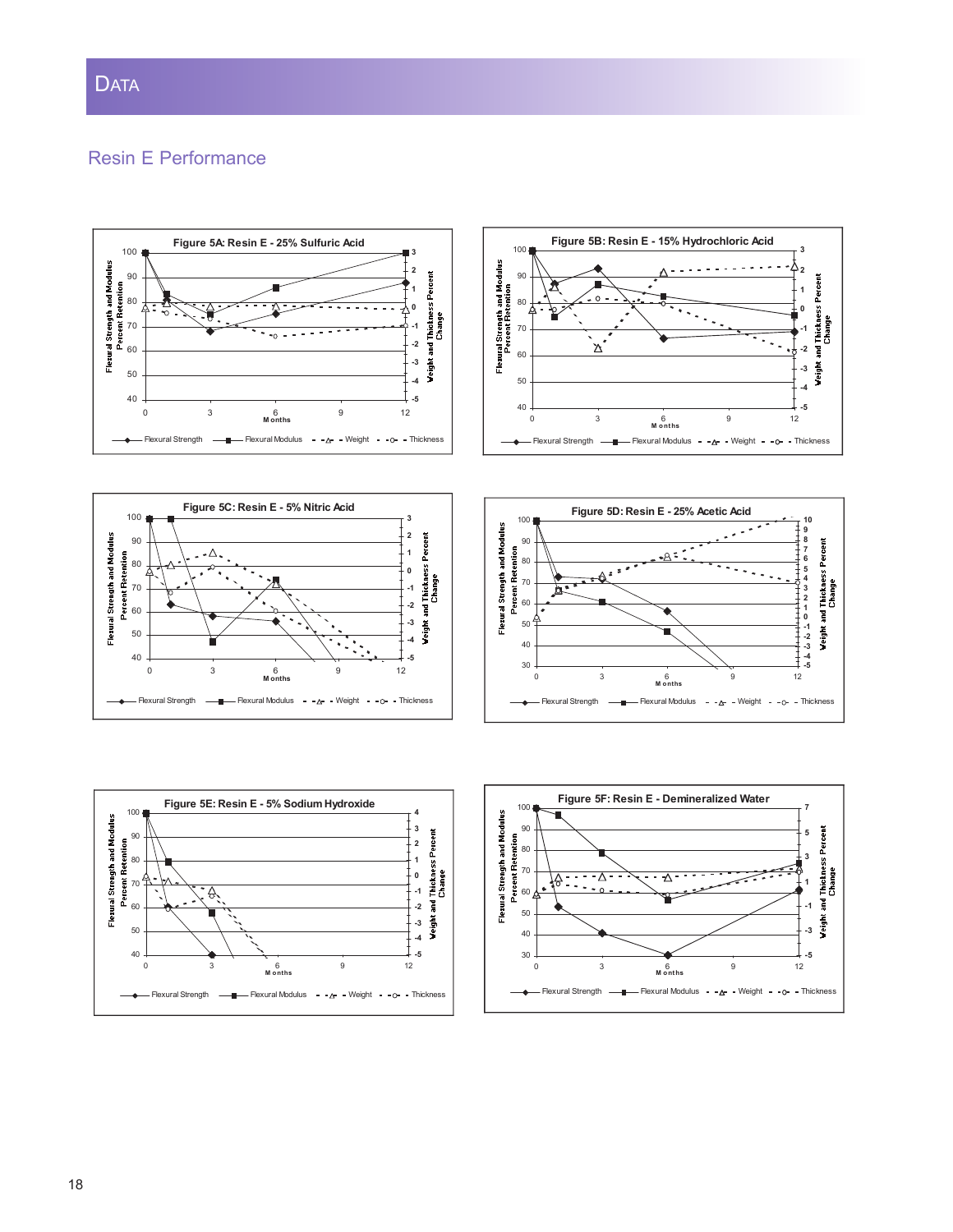## **DATA**

#### Resin F Performance